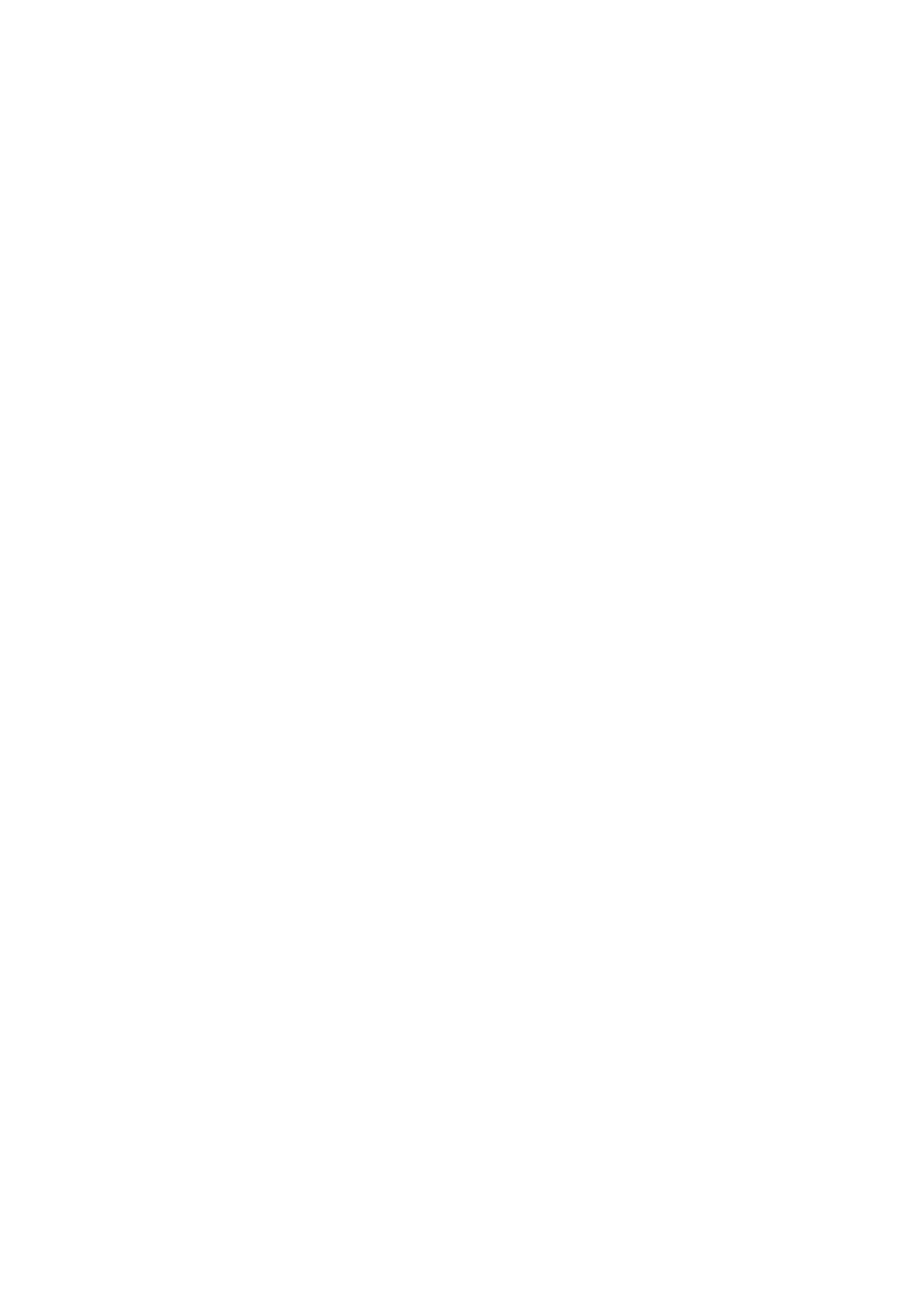# **Contents**

|  | 1.2 Implementation of the Revised National Planning Policy Framework |  |
|--|----------------------------------------------------------------------|--|
|  |                                                                      |  |
|  |                                                                      |  |
|  |                                                                      |  |
|  |                                                                      |  |
|  |                                                                      |  |

### **Tables**

|--|--|--|--|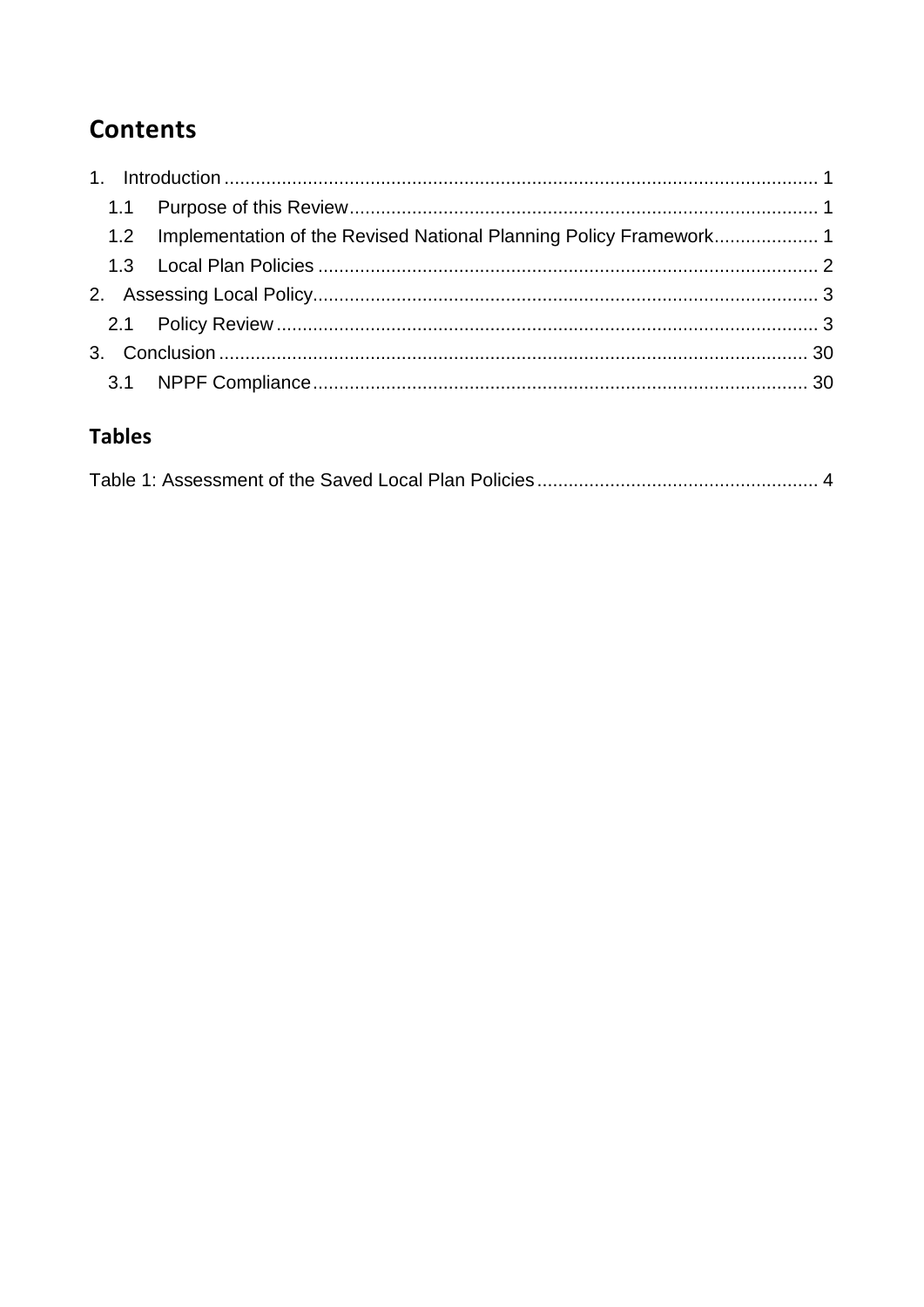### <span id="page-3-0"></span>**1. Introduction**

#### <span id="page-3-1"></span>**1.1 Purpose of this Review**

- 1.1.1 On 24 July 2018, the Government published the revised National Planning Policy Framework (NPPF). The NPPF promotes the delivery of sustainable development and sets out a policy framework for local planning authorities and decision-takers, both in drawing up plans and taking decisions about planning applications. It replaces the first NPPF which was published in March 2012.
- 1.1.2 Policies in the revised NPPF should be taken into account straight away when dealing with applications for planning permission. Policies in Local Plans adopted prior to 24 July 2018 should therefore be reviewed to identify the level of consistency the adopted policies continue to have with the NPPF. This will assist local planning authorities in applying the correct weight to existing policies when determining applications.
- 1.1.3 The current adopted policies covering Basildon Borough are policies from the 1998 Basildon District Local Plan, saved under the provision of the 2004 Planning and Compulsory Purchase Act. The Council has prepared this review to identify the level of consistency the adopted policies continue to have with the NPPF.
- 1.1.4 Individuals wishing to make an application should read this review to understand the level of weight to be applied to the Saved Local Plan Policies which are relevant to their proposal. It will also be used by Planning Officers and the Planning Committee when determining applications submitted to the Council until such a time that the policies are replaced by the adoption of a new Local Plan.

#### <span id="page-3-2"></span>**1.2 Implementation of the Revised National Planning Policy Framework**

- 1.2.1 The implementation arrangements for taking into account the revised NPPF when plan making and decision taking are set out within Annex 1 of the NPPF. Paragraph 213 states that existing policies should not be considered out of date simply because they were adopted prior to the publication of the NPPF. Due weight should be given to them, according to their degree of consistency with the NPPF. For example, the closer the policies in the plan to the policies in the NPPF, the greater the weight that can be given.
- 1.2.2 Whilst not stipulated in the NPPF, best practice for local authorities to demonstrate the degree of consistency of their local plan policies to the NPPF is to undertake a compliance review. The Council undertook a similar review when the Government published the 2012 NPPF.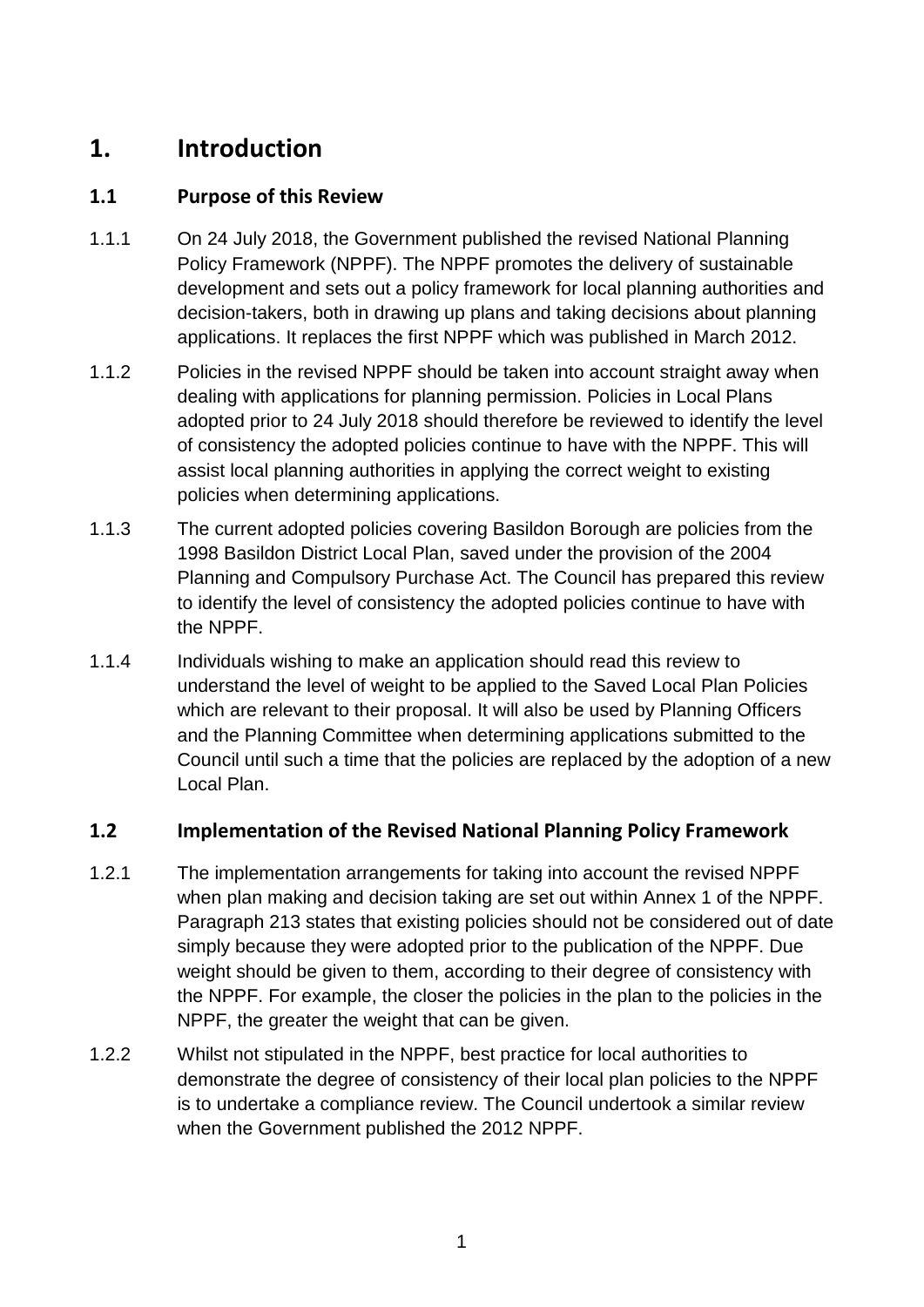#### <span id="page-4-0"></span>**1.3 Local Plan Policies**

- 1.3.1 In September 2007 under direction from the Secretary of State certain policies in the adopted 1998 Basildon District Local Plan were 'saved' with the intention they would be replaced, in due course, through the preparation and adoption of a new Local Plan. At the time the policies were saved they were still considered to be relevant to managing development within the Borough and they were compatible with national and regional policy applicable at the time.
- 1.3.2 In March 2012 the Government published the first NPPF which replaced a collection of Planning Policy Guidance notes and Planning Policy Statements with a framework that was more streamlined and which set out national planning policy in a more simplified manner. The 2012 NPPF included a oneyear transition period during which existing Local Plan policies could be given full weight. However after one year, unless Local Plan polices were seen as compliant with the framework, those within the 2012 NPPF were to be given greater weight.
- 1.3.3 In order to assess policy compliance with the 2012 NPPF the Council undertook a review of the Saved Local Plan Policies in 2013. The review concluded that all 54 saved policies had a degree of compliance with the 2012 NPPF and 37 of them were fully compliant.
- 1.3.4 Since the policies were saved 2007, the Council has sought to prepare a new Local Plan having published numerous draft iterations. The Council first intended to prepare a suite of documents, in accordance with the 2004 Planning and Compulsory Purchase Act, to form the new Local Plan which commenced with the preparation of a Core Strategy. However, following legislative changes, the publication of the 2012 NPPF and the revocation of the East of England Regional Plan in 2013, the Council started working on a single Local Plan which it intends to submit to the Secretary of State early 2019 for examination. Subject to the outcome of the examination, adoption of the Local Plan is expected late 2019<sup>1</sup>.
- 1.3.5 Until the new Local Plan is adopted the Saved Local Plan Policies remain the current adopted planning policies for the Borough. As a result of the publication of the revised NPPF this year, which unlike its predecessor does not include any transitional arrangements when dealing with applications, it is necessary for the Council to reassess the Saved Local Plan Policies to establish their degree of consistency with new national policy and whether they can continue to be applied with the same weight when determining planning applications.

<span id="page-4-1"></span> <sup>1</sup> *Basildon Borough Local Development Scheme 2018 – 2020 (10th Edition), 2018, Basildon Borough Council*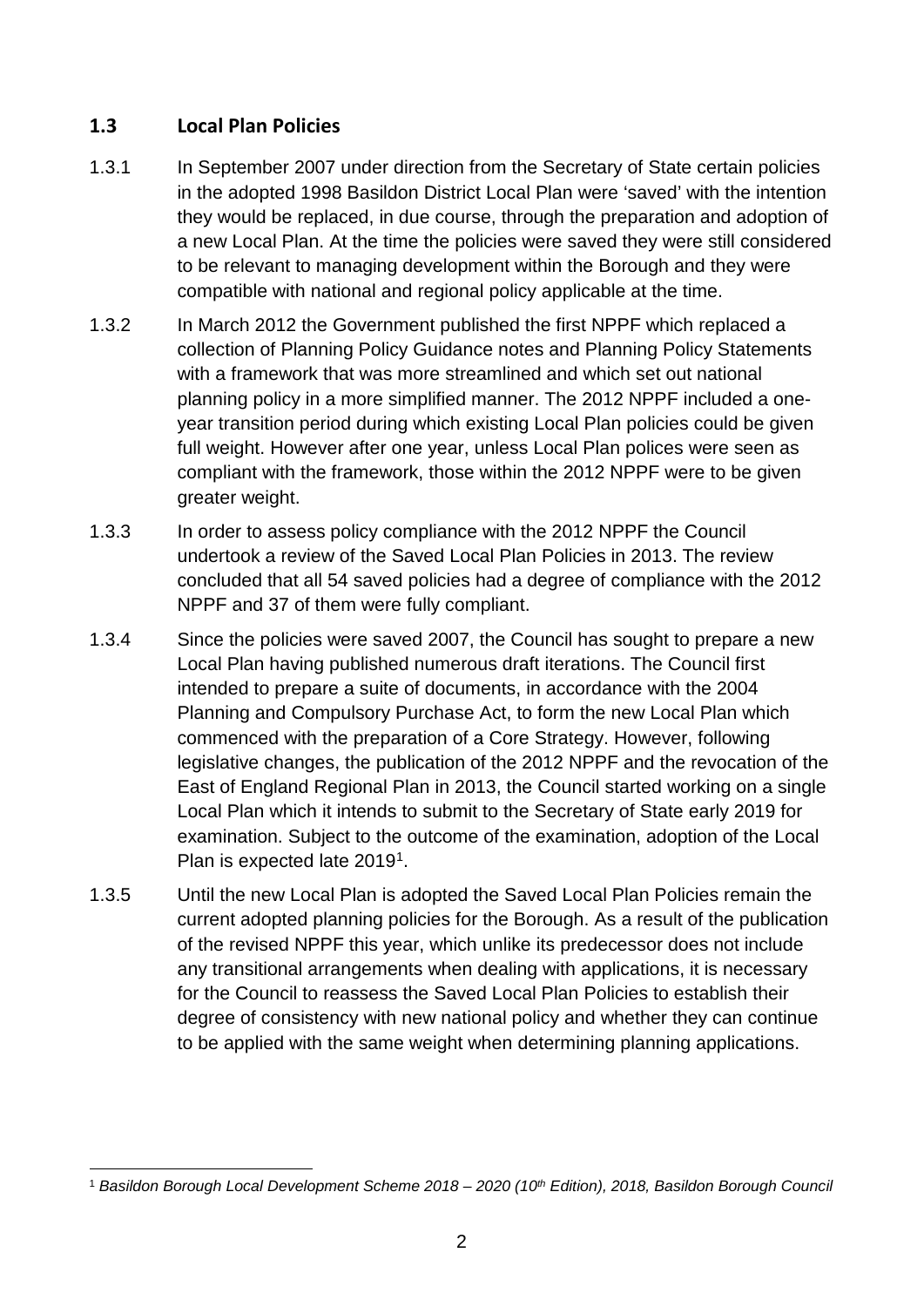## <span id="page-5-0"></span>**2. Assessing Local Policy**

#### <span id="page-5-1"></span>**2.1 Policy Review**

- 2.1.1 In undertaking this second compliance review of the Saved Local Plan Policies the Council adopted a similar approach to the one it took when reviewing the policies against the 2012 NPPF. This approach was considered appropriate and the assessment outcomes were considered to be easily interpreted into the degree of weight that could be justified.
- 2.1.2 However, owing to the short timeframe in which the revised NPPF has been applicable, this review has not been informed by the outcomes of planning appeal decisions. This additional analysis was included in the previous review as there was a one year transitional period following the introduction of the 2012 NPPF during which local plan policies were afforded full weight in dealing with applications. It would not be practical to delay the latest review for new planning appeal decision as there are no transitional arrangements in place following the publication of the revised NPPF. This means that establishing the degree of consistency between existing policies and the NPPF is required as soon as possible in order to provide certainty for decision takers in using the saved policies to determine applications.
- 2.1.3 Each saved policy has been assessed against the policies in the revised NPPF. A summary of the assessment and the level of consistency with the NPPF has been reported in the following table.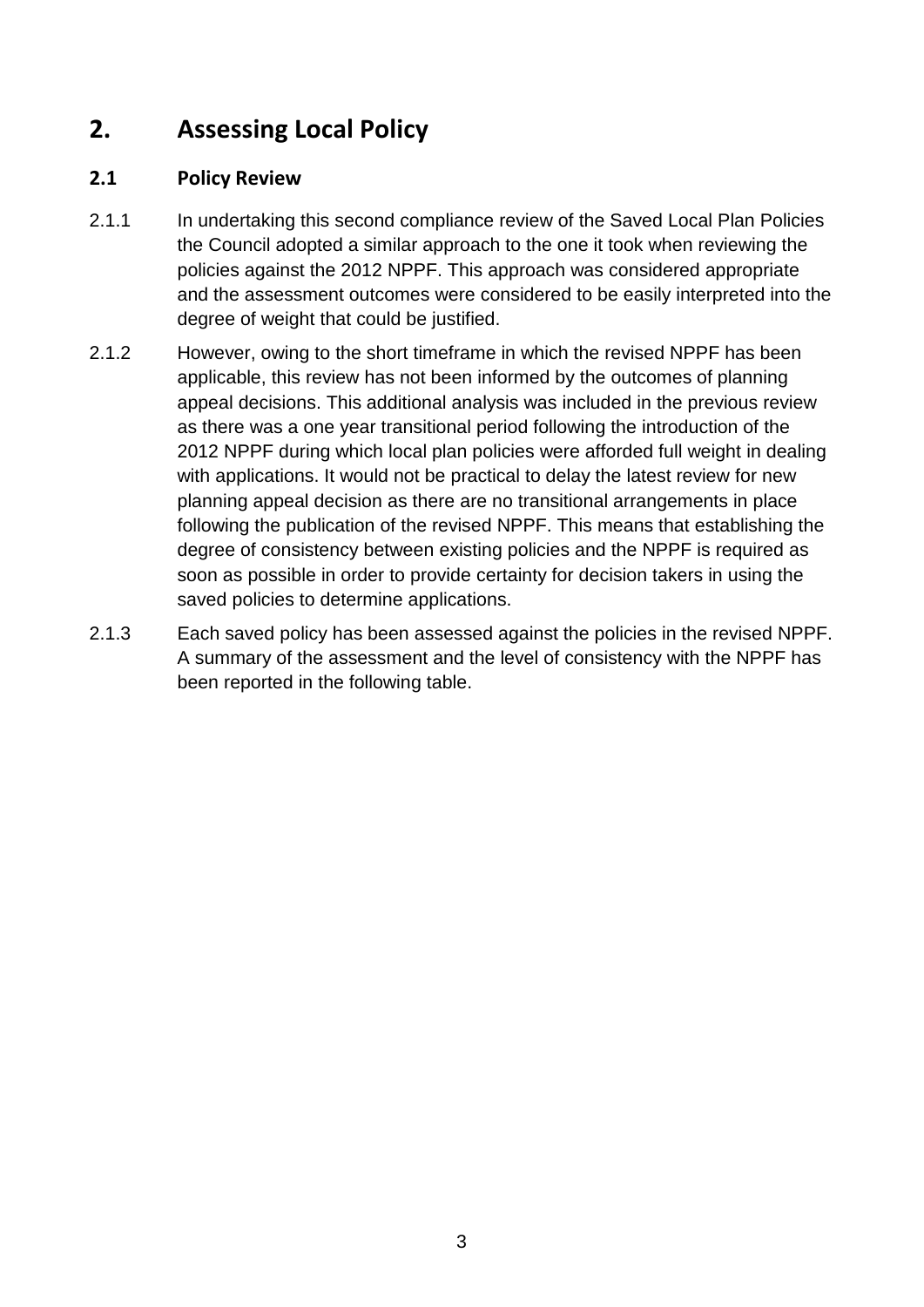<span id="page-6-0"></span>

|                | <b>Saved Policy</b>                                | <b>Review</b>                                                                                                                                                                                                                                                                                                                                                                                                                                                                         | <b>Consistency with the</b><br><b>NPPF and weight to</b><br>be afforded    |
|----------------|----------------------------------------------------|---------------------------------------------------------------------------------------------------------------------------------------------------------------------------------------------------------------------------------------------------------------------------------------------------------------------------------------------------------------------------------------------------------------------------------------------------------------------------------------|----------------------------------------------------------------------------|
| <b>BAS GB1</b> | The Definition of the Green<br><b>Belt</b>         | Paragraphs 133 to 141 of the NPPF provide<br>direction on defining green belts and of their<br>permanence. The supporting text to BAS GB1<br>establishes the reasoning behind the green belt<br>designation in the plan which takes into<br>consideration the purposes that Green Belt serves.<br>The policy refers to the Proposals Map for the<br>exact boundaries.                                                                                                                 | Compliant – weight can be<br>given to this policy                          |
| <b>BAS GB3</b> | Replacement dwellings in the<br><b>Green Belt</b>  | Paragraph 145 of the NPPF sets out the<br>exceptions to inappropriate development within the<br>Green Belt and the replacement of a building is<br>identified as an exception. Policy BAS GB3<br>provides locally relevant criteria associated with<br>this exception however past appeal decisions have<br>allowed larger replacement dwellings than the<br>limits identified in this policy and the wording in the<br>revised NPPF is the same as the wording in the<br>first NPPF. | <b>Generally Compliant - less</b><br>weight can be given to this<br>policy |
| <b>BAS GB4</b> | Extension to dwellings in the<br><b>Green Belt</b> | Paragraph 145 of the NPPF sets out the<br>exceptions to inappropriate development within the<br>Green Belt and the extension or alteration of a<br>building is identified as an exception. Policy BAS<br>GB4 provides locally relevant criteria associated<br>with this exception however past appeal decisions<br>have allowed larger extensions than the limits<br>identified in this policy and the wording in the                                                                 | <b>Generally Compliant - less</b><br>weight can be given to this<br>policy |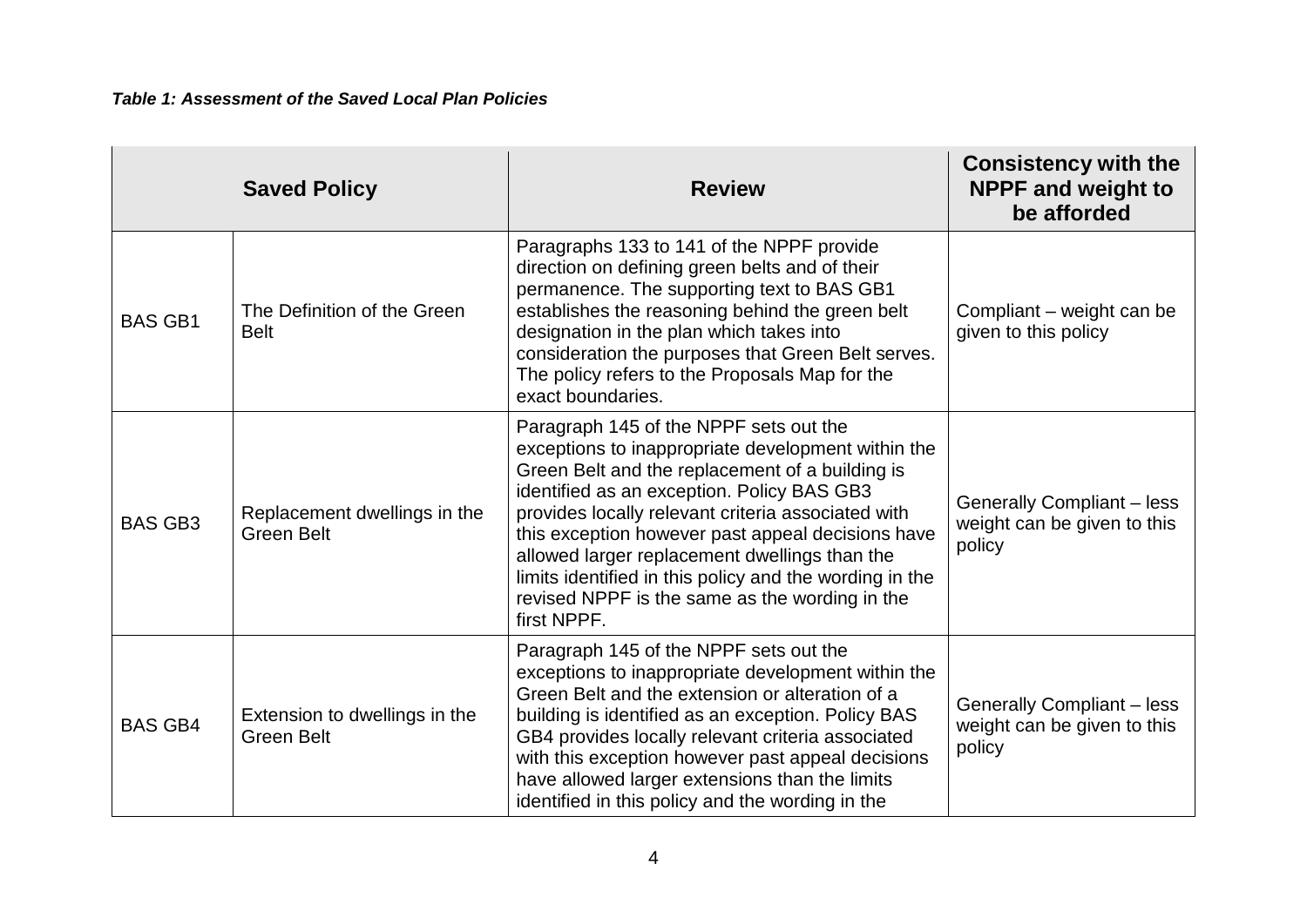|                | <b>Saved Policy</b>                             | <b>Review</b>                                                                                                                                                                                                                                                                                                                                                                 | <b>Consistency with the</b><br><b>NPPF and weight to</b><br>be afforded |
|----------------|-------------------------------------------------|-------------------------------------------------------------------------------------------------------------------------------------------------------------------------------------------------------------------------------------------------------------------------------------------------------------------------------------------------------------------------------|-------------------------------------------------------------------------|
|                |                                                 | revised NPPF is the same as the wording in the<br>first NPPF.                                                                                                                                                                                                                                                                                                                 |                                                                         |
| <b>BAS GB5</b> | Definition of a Dwelling                        | BAS GB5 provides clarity on what is defined as a<br>dwelling for the purposes of applying other Green<br>Belt policies. It assists in the interpretation of what<br>is considered to be a building in a local context for<br>the purposes of determining applications and for<br>the replacement or re-use of a building as set out<br>in paragraphs 145 and 146 of the NPPF. | Compliant – weight can be<br>given to this policy                       |
| <b>BAS GB6</b> | <b>Agricultural Workers Dwellings</b>           | Paragraph 79 of the NPPF supports the provision<br>of homes for rural workers where there is an<br>essential need and paragraph 145 identifies new<br>buildings for agriculture and forestry as exceptions<br>to inappropriate development in the Green Belt.<br>Policy BAS GB6 supports such exceptions and<br>specifically focuses on dwellings for rural workers.          | Compliant – weight can be<br>given to this policy                       |
| <b>BAS GB7</b> | Re-use of Buildings in the<br><b>Green Belt</b> | Paragraph 146 of the NPPF identifies the re-use of<br>buildings as being a form of development which is<br>not inappropriate within the Green Belt providing<br>they are permanent and substantial in construction<br>and do not harm the openness or conflict with the<br>purposes. Policy BAS GB7 provides criteria which<br>supports this form of appropriate development. | Compliant – weight can be<br>given to this policy                       |
| <b>BAS S2</b>  | <b>Housing Sites</b>                            | Of the six sites allocated within policy BAS S2 for<br>residential development one remains undeveloped<br>(site labelled vi). Sites are allocated for the<br>purposes of being developed therefore it is not<br>unusual for parts of a policy to be fulfilled over                                                                                                            | Compliant – weight can be<br>given to this policy                       |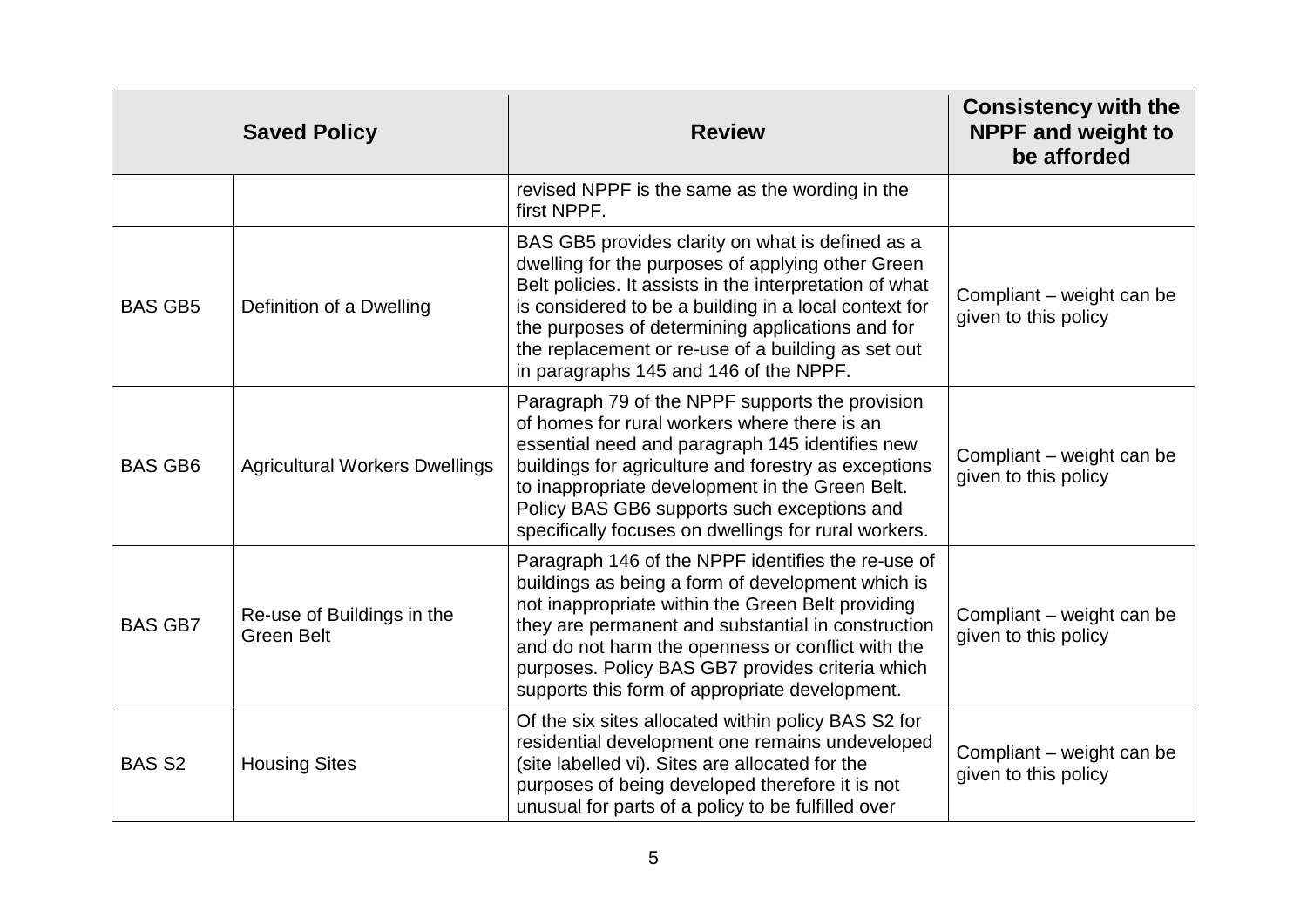| time. However one site does remain undeveloped<br>and it is being promoted and is considered suitable<br>for residential development.                                                                                                                                                                                                                                                                                                                                                                                                                                                                                                                                                                                                                                                                                                                                            |                                                                                                                                             |
|----------------------------------------------------------------------------------------------------------------------------------------------------------------------------------------------------------------------------------------------------------------------------------------------------------------------------------------------------------------------------------------------------------------------------------------------------------------------------------------------------------------------------------------------------------------------------------------------------------------------------------------------------------------------------------------------------------------------------------------------------------------------------------------------------------------------------------------------------------------------------------|---------------------------------------------------------------------------------------------------------------------------------------------|
|                                                                                                                                                                                                                                                                                                                                                                                                                                                                                                                                                                                                                                                                                                                                                                                                                                                                                  |                                                                                                                                             |
| The allocation of sites for specific development<br>types within non-strategic policies is in accordance<br>with paragraph 28 of the NPPF.                                                                                                                                                                                                                                                                                                                                                                                                                                                                                                                                                                                                                                                                                                                                       |                                                                                                                                             |
| Whilst the site at Dry Street is under construction it<br>is not yet complete and the majority of land at Barn<br>Hall still remains available for development. As<br>such the principle of allocating these sites for<br>residential development is still appropriate and in<br>accordance with paragraph 28 of the NPPF.<br>These sites were safeguarded for meeting the<br>housing need beyond the plan period which was<br>2001. This timeframe has now passed and where<br>the local planning authority cannot demonstrate a<br>five year supply of deliverable housing sites<br>(paragraph 11) these areas of special reserve<br>could now come forward for development ahead of<br>the completion of the Local Plan review which is<br>stipulated within the policy.<br>This view was supported in the Secretary of State's<br>(SoS) decision to grant permission for the | <b>Generally Compliant - less</b><br>weight can be given to this<br>policy                                                                  |
|                                                                                                                                                                                                                                                                                                                                                                                                                                                                                                                                                                                                                                                                                                                                                                                                                                                                                  | application for development on land at Barn Hall<br>(APP/V1505/A/08/2063131/NWF). The SoS<br>agreed that policy BAS S3 was in line with the |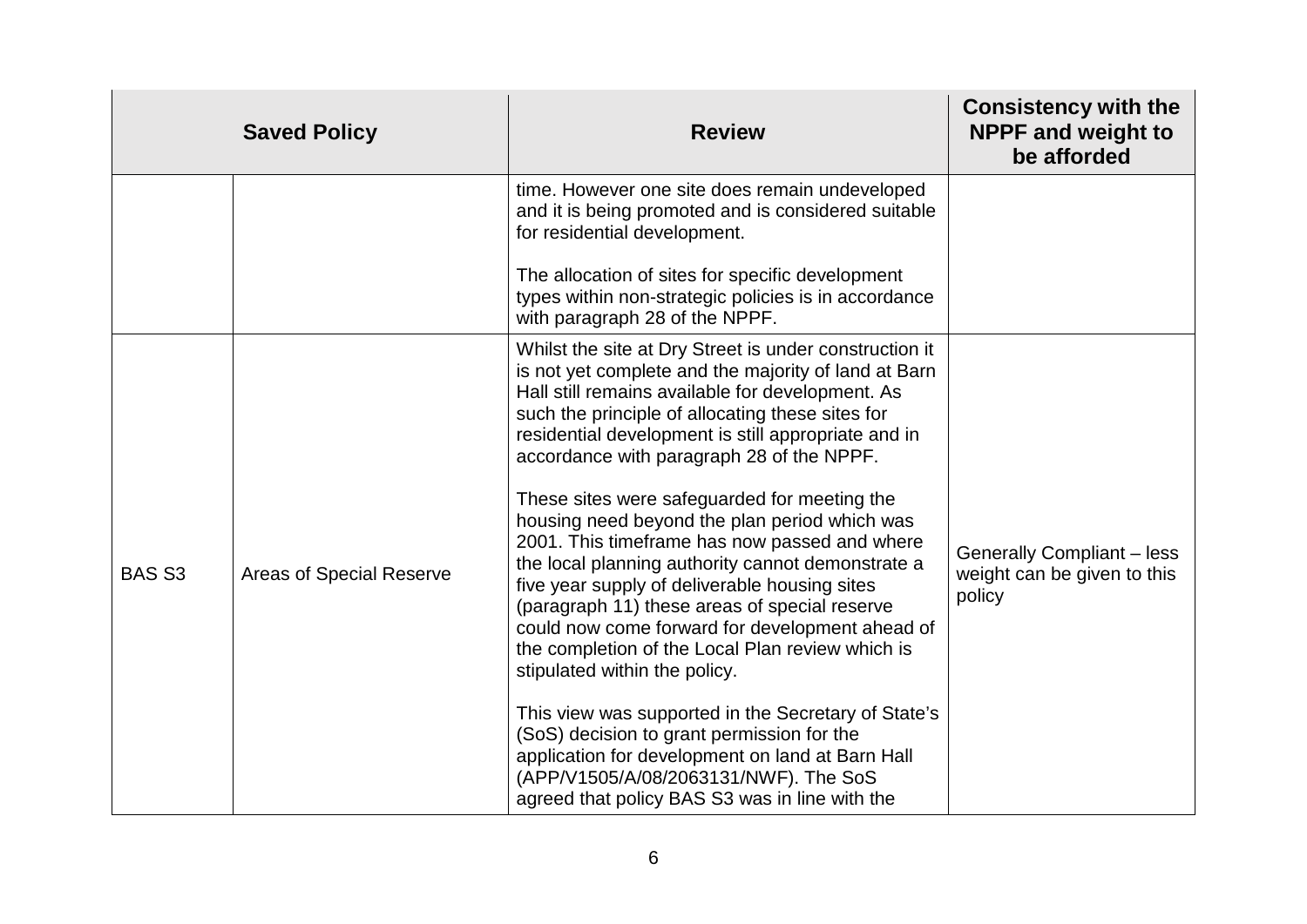|               | <b>Saved Policy</b>                      | <b>Review</b>                                                                                                                                                                                                                                                                                                                                                                                                                                                                                                                                                                                                                                                                                                        | <b>Consistency with the</b><br><b>NPPF and weight to</b><br>be afforded    |
|---------------|------------------------------------------|----------------------------------------------------------------------------------------------------------------------------------------------------------------------------------------------------------------------------------------------------------------------------------------------------------------------------------------------------------------------------------------------------------------------------------------------------------------------------------------------------------------------------------------------------------------------------------------------------------------------------------------------------------------------------------------------------------------------|----------------------------------------------------------------------------|
|               |                                          | Government's commitment to not release<br>safeguarded areas of land for housing until the<br>need for the allocation was confirmed in a<br>subsequent review. However other material<br>considerations including the lack of a five-year<br>supply of housing land and continual under<br>delivery of new dwellings in accordance with the<br>minimum annual requirement outweighed this. As<br>such this element of the policy was afforded less<br>weight and therefore the policy as a whole is only<br>considered as having a degree of compliance with<br>the NPPF.                                                                                                                                             |                                                                            |
| <b>BAS S5</b> | Affordable Housing (1999<br>Alterations) | Paragraphs 34 and 62 of the NPPF expect local<br>planning authorities to set out the type of<br>affordable housing provision required from<br>development which policy BAS S5 does.<br>Furthermore it does not conflict with the<br>requirement for 10% of homes of major<br>development to be available for affordable home<br>ownership (paragraph 64).<br>However, whilst the policy sets a minimum<br>threshold for the size of development from which<br>the policy would be applicable, in accordance with<br>paragraph 63, it is different to the threshold of<br>more than 10 units contained in the more recently<br>published Planning Obligations Strategy<br>Supplementary Planning Document (2015). For | <b>Generally Compliant - less</b><br>weight can be given to this<br>policy |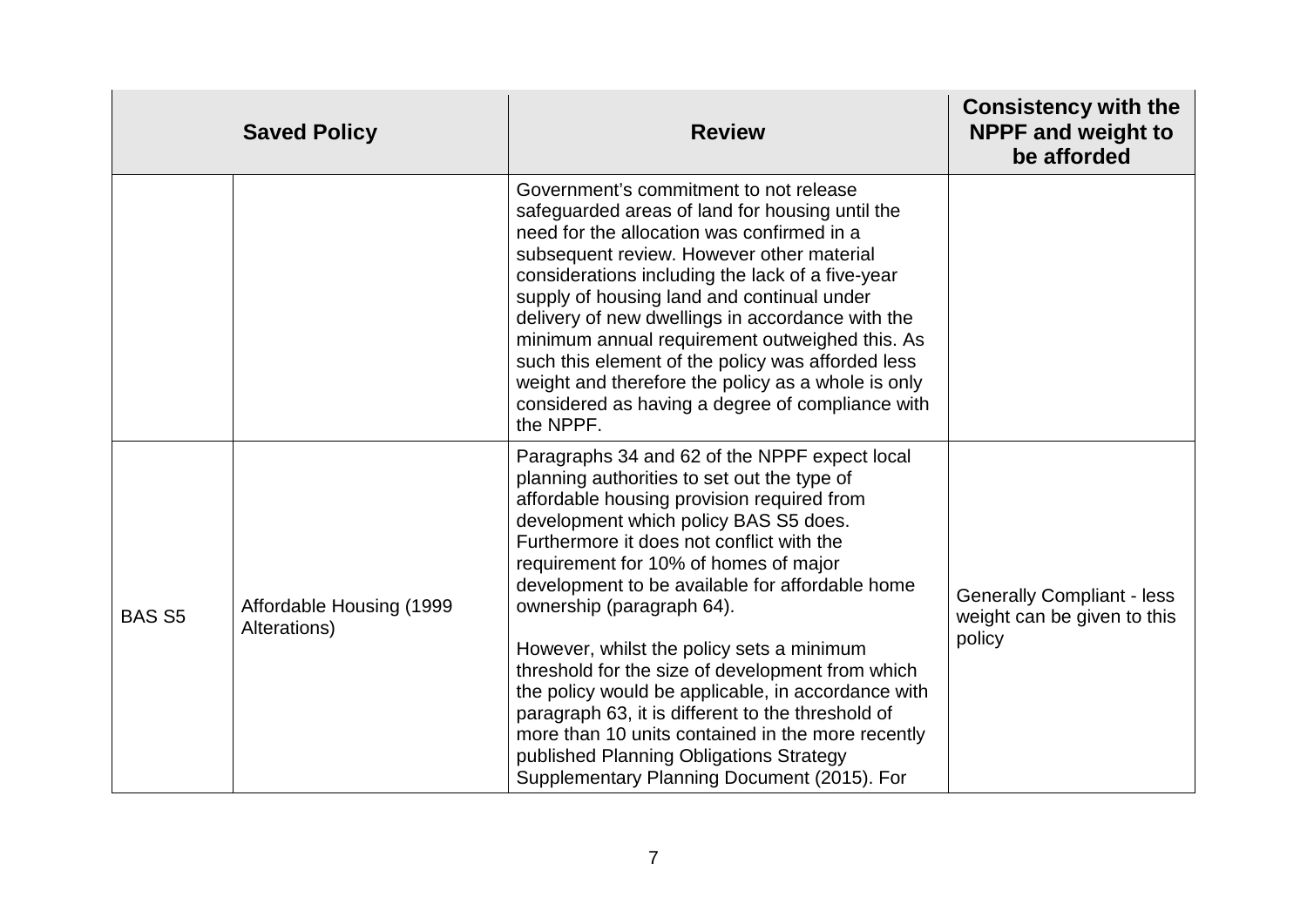|               | <b>Saved Policy</b>                                                          | <b>Review</b>                                                                                                                                                                                                                                                                                                                                                                                                                                                                                                                                                         | <b>Consistency with the</b><br><b>NPPF and weight to</b><br>be afforded |
|---------------|------------------------------------------------------------------------------|-----------------------------------------------------------------------------------------------------------------------------------------------------------------------------------------------------------------------------------------------------------------------------------------------------------------------------------------------------------------------------------------------------------------------------------------------------------------------------------------------------------------------------------------------------------------------|-------------------------------------------------------------------------|
|               |                                                                              | this reason the policy is not considered to be fully<br>compliant.                                                                                                                                                                                                                                                                                                                                                                                                                                                                                                    |                                                                         |
| <b>BAS C1</b> | Protected Areas - SSSI's,<br>SNIC's & important wildlife<br>habitats         | Policy BAS C1 seeks to protect designated nature<br>sites including SSSIs which is accordance with the<br>NPPF. Section 15 of the NPPF seeks the<br>conservation and enhancement of the natural<br>environment while paragraph 175 specifically<br>seeks to ensure that development that is likely to<br>have an adverse impact on an SSSI is not<br>permitted.                                                                                                                                                                                                       | Compliant - weight can be<br>given to this policy                       |
| <b>BAS C2</b> | Country Parks - protects<br><b>Country Parks from adverse</b><br>development | The purpose of this policy is to protect the quality<br>and conservation of Country Parks which is in<br>accordance with the NPPF. Section 15 of the<br>NPPF seeks the conservation and enhancement of<br>the natural environment, while paragraph 170<br>specifically mentions protecting and enhancing<br>valued landscapes and the character and beauty of<br>the countryside.                                                                                                                                                                                     | Compliant - weight can be<br>given to this policy                       |
| <b>BAS C5</b> | Trees and Woodlands -<br><b>Protection of Ancient</b><br>Woodlands           | Section 15 of the NPPF advocates the<br>conservation and enhancement of the natural<br>environment. Paragraph 170 seeks to ensure that<br>decisions contribute to and enhance the natural<br>and local environment by recognising the wider<br>benefits of trees and woodland, amongst other<br>things. Paragraph 175(c) states that development<br>resulting in the loss or deterioration of irreplaceable<br>habitats (such as ancient woodland and ancient<br>trees) should be refused, unless there are wholly<br>exceptional reasons and a suitable compensation | Compliant – weight can be<br>given to this policy                       |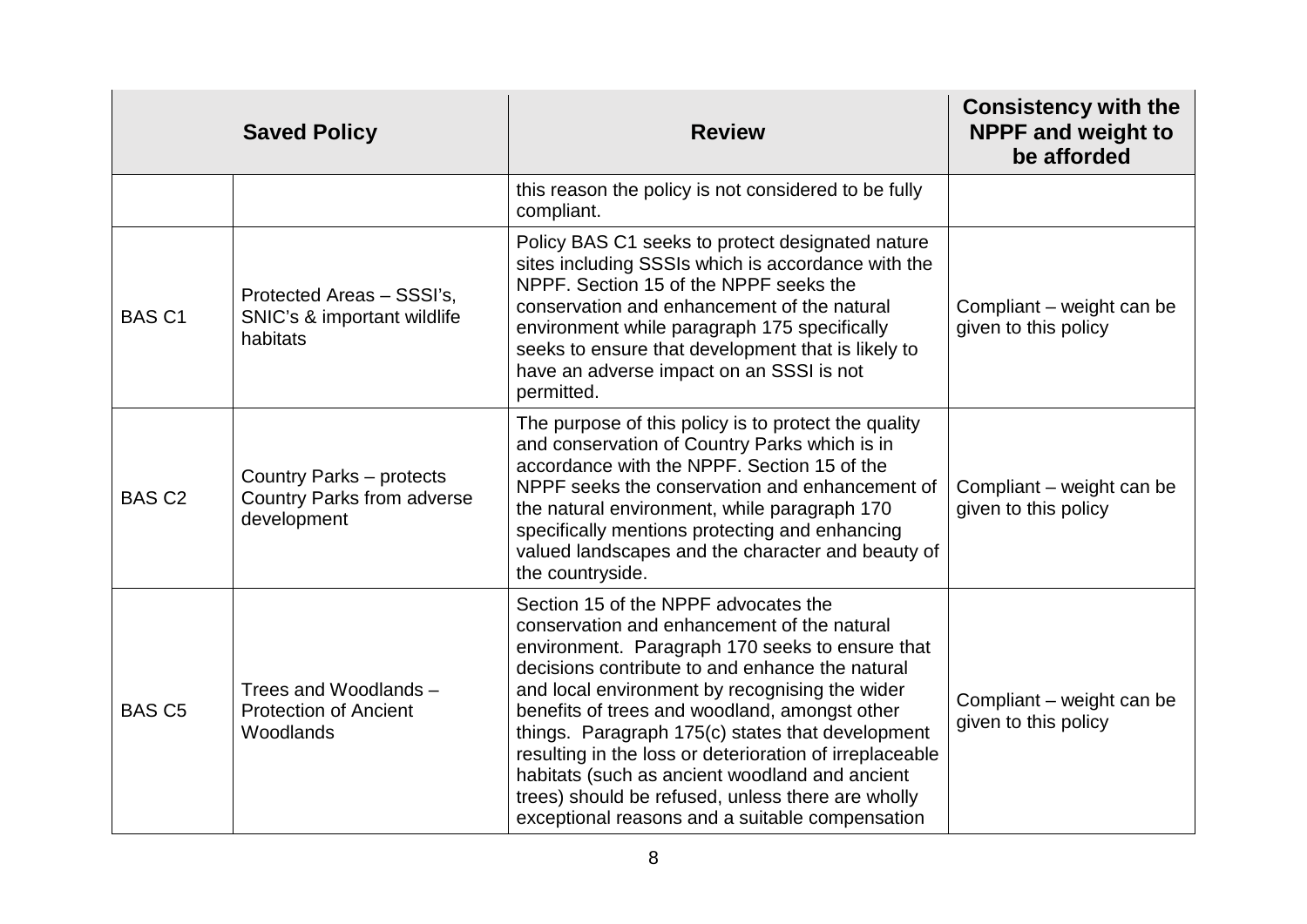|                | <b>Saved Policy</b>                                        | <b>Review</b>                                                                                                                                                                                                                                                                                                                                                                                                                                                                                                                     | <b>Consistency with the</b><br><b>NPPF and weight to</b><br>be afforded |
|----------------|------------------------------------------------------------|-----------------------------------------------------------------------------------------------------------------------------------------------------------------------------------------------------------------------------------------------------------------------------------------------------------------------------------------------------------------------------------------------------------------------------------------------------------------------------------------------------------------------------------|-------------------------------------------------------------------------|
|                |                                                            | strategy exists. The purpose of policy BAS C5 is to<br>retain existing woodlands with an emphasis on<br>Ancient Woodland which is in accordance with the<br>paragraphs mentioned above.                                                                                                                                                                                                                                                                                                                                           |                                                                         |
| <b>BAS C7</b>  | The Marshes Area – protection<br>from damaging development | Policy BAS C7 identifies and protects the large<br>expanse of marshland within the Borough, some of<br>which has been afforded local designations for<br>their importance to nature. This accords with<br>section 15 of the NPPF, particularly paragraph 170<br>which seeks to maintain the character of<br>undeveloped coasts and paragraph 174 which<br>requires plans to protect and enhance biodiversity<br>by safeguarding local wildlife-rich habitats and<br>wider ecological networks.                                    | Compliant - weight can be<br>given to this policy                       |
| <b>BAS C13</b> | <b>Water Wildlife</b>                                      | Policy BAS C13 seeks to protect water<br>environments including important wildlife habitats<br>from being adversely affected by new<br>development. This is in accordance with section 15<br>of the NPPF, particularly paragraph 170 where it<br>seeks to prevent new development from<br>contributing to unacceptable levels of pollution<br>including to water, and paragraph 174 which<br>requires plans to protect and enhance biodiversity<br>by safeguarding local wildlife-rich habitats and<br>wider ecological networks. | Compliant – weight can be<br>given to this policy                       |
| <b>BAS C15</b> | Hazardous Substances -<br>population's health and safety   | Paragraph 180 of the NPPF expects policies to<br>ensure that new development is appropriate to its<br>location, taking into account the likely effects of<br>pollution on health, living conditions and the local                                                                                                                                                                                                                                                                                                                 | Compliant – weight can be<br>given to this policy                       |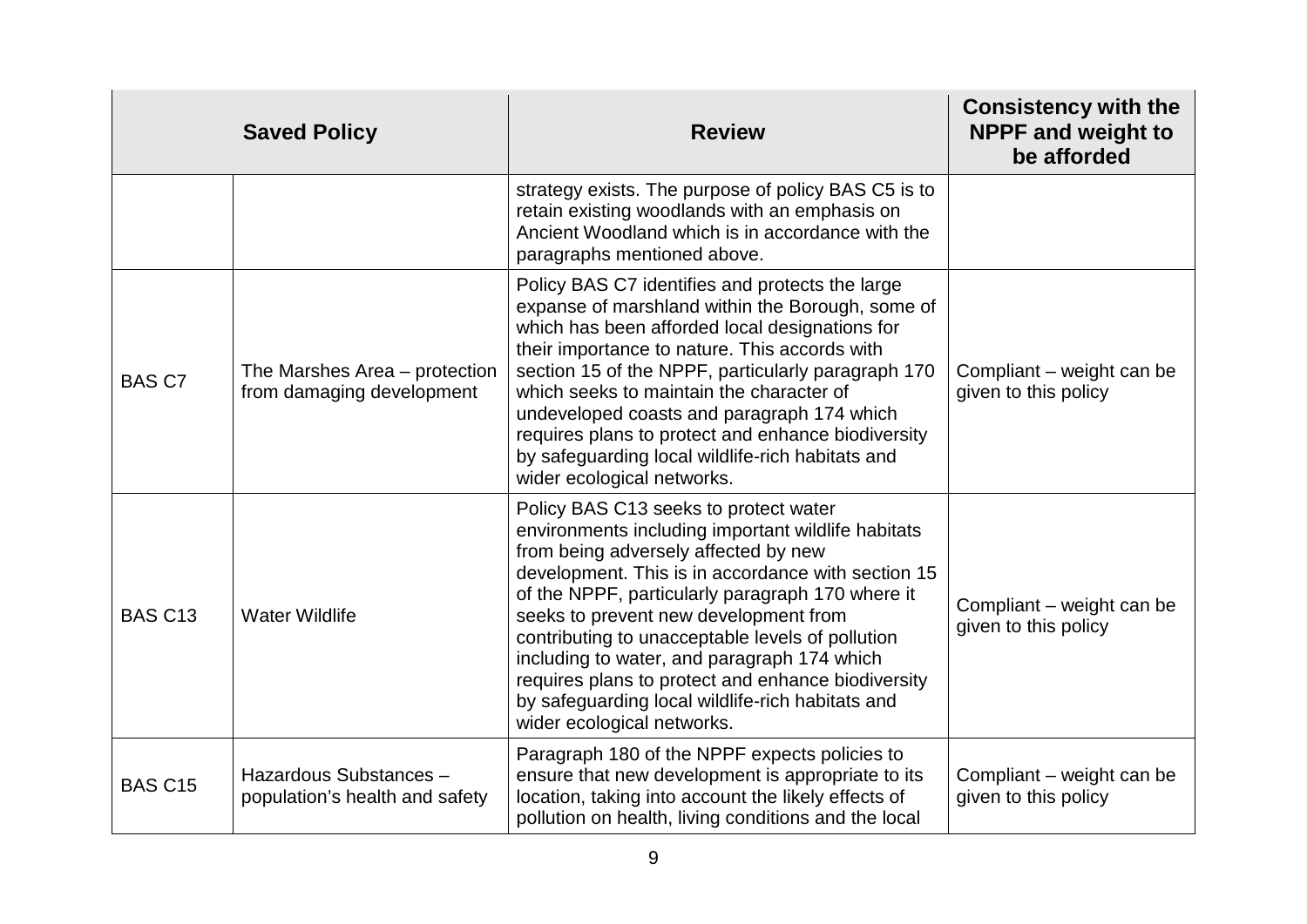|                | <b>Saved Policy</b>                                              | <b>Review</b>                                                                                                                                                                                                                                                                                                                                                                  | <b>Consistency with the</b><br><b>NPPF and weight to</b><br>be afforded    |
|----------------|------------------------------------------------------------------|--------------------------------------------------------------------------------------------------------------------------------------------------------------------------------------------------------------------------------------------------------------------------------------------------------------------------------------------------------------------------------|----------------------------------------------------------------------------|
|                |                                                                  | environment, and also the potential sensitivity of<br>the wider area to the impacts that could arise from<br>the development. Policy BAS C15 seeks to<br>achieve this.                                                                                                                                                                                                         |                                                                            |
| <b>BAS C16</b> | Hazardous Substances -<br>hazardous installations                | Paragraph 170 of the NPPF expects policies to<br>prevent new development from being put at<br>unacceptable risk from, or being adversely affected<br>by, unacceptable levels of pollution which policy<br>BAS C16 seeks to achieve.                                                                                                                                            | Compliant – weight can be<br>given to this policy                          |
|                |                                                                  | Policy BAS E1 is supported by an adopted<br>Supplementary Planning Guidance 2003 and the<br>site was granted outline planning permission<br>(subject to a S106 agreement) in 2005 for mixed<br>use development. However this has not come to<br>fruition as a result of viability challenges.                                                                                  |                                                                            |
| <b>BASE1</b>   | <b>Comprehensive Development</b><br>Areas - Gardiners Lane South | The Council has since resolved to grant planning<br>permission for a 15 pitch Gypsy and Traveller site<br>and two adjacent residential developments within<br>the site. However much of the site remains<br>suitable, available and achievable for development.                                                                                                                | <b>Generally Compliant - less</b><br>weight can be given to this<br>policy |
|                |                                                                  | Recent evidence has re-evaluated the site and<br>concluded that it is still required for employment<br>purposes and should come forward as part of a<br>mixed use scheme alongside residential and other<br>uses. However the amount of land to be allocated<br>for the different uses may need to differ from those<br>stated within the policy to ensure the site is viable. |                                                                            |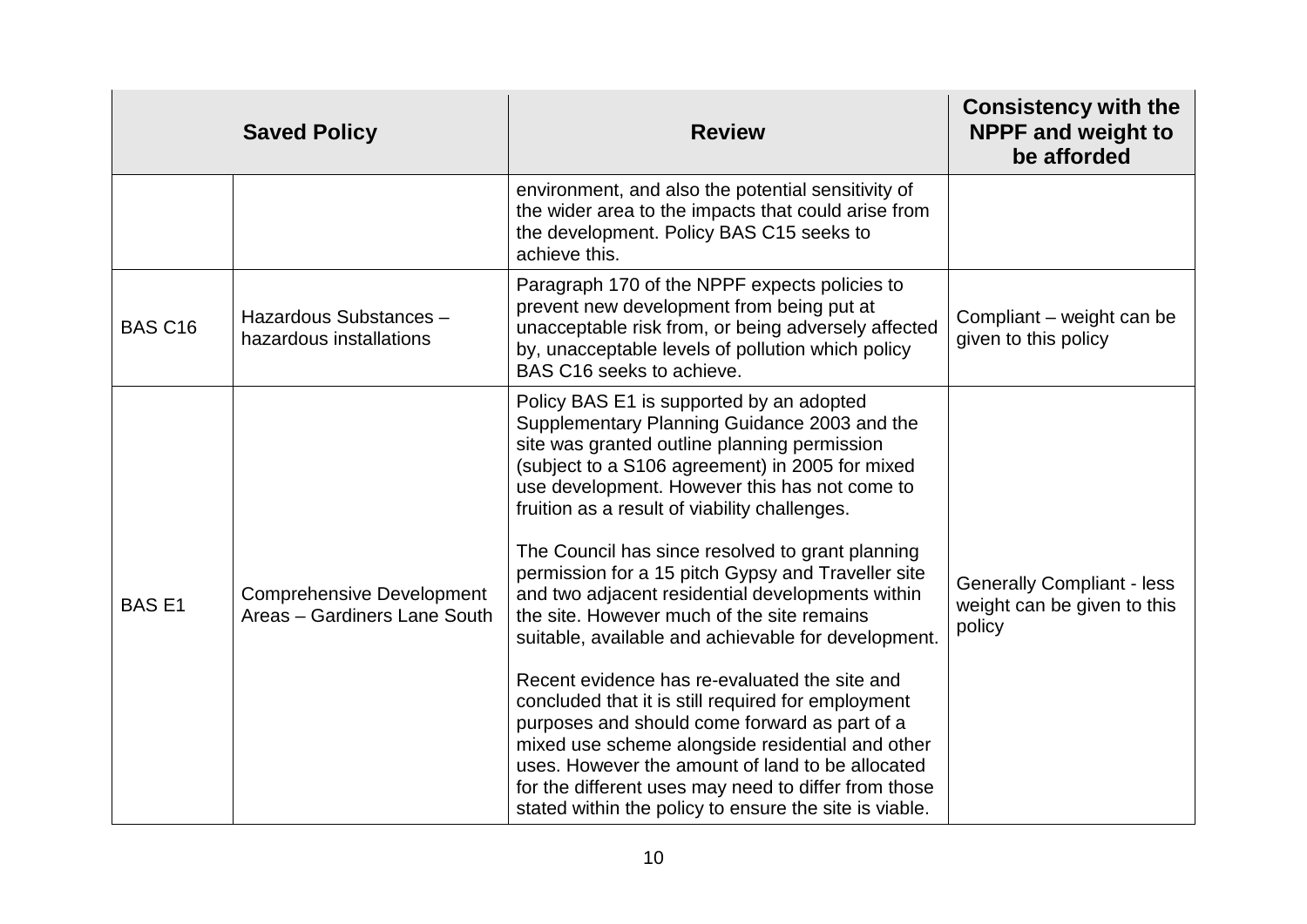|              | <b>Saved Policy</b>                                                                    | <b>Review</b>                                                                                                                                                                                                                                                                                                                                                                                                                                                                        | <b>Consistency with the</b><br><b>NPPF and weight to</b><br>be afforded |
|--------------|----------------------------------------------------------------------------------------|--------------------------------------------------------------------------------------------------------------------------------------------------------------------------------------------------------------------------------------------------------------------------------------------------------------------------------------------------------------------------------------------------------------------------------------------------------------------------------------|-------------------------------------------------------------------------|
|              |                                                                                        | Despite this, the principle of allocating this site for<br>the types of development set out in BAS E1 is still<br>appropriate and in accordance with paragraphs 28<br>and 81 of the NPPF. Furthermore the policy is also<br>in accordance with paragraph 118 which<br>encourages multiple benefits from urban sites<br>including mixed used schemes.                                                                                                                                 |                                                                         |
| <b>BASE2</b> | Proposed Employment Sites -<br><b>Terminus Drive</b>                                   | Paragraph 80 of the NPPF stresses that significant<br>weight should be placed on the need to support<br>economic growth and productivity and paragraph<br>81 requires policies to identify strategic sites for<br>local and inward investment in order to meet<br>anticipated needs over the plan period. Policy BAS<br>E2 fulfils this requirement.<br>Furthermore, recent evidence has re-evaluated the<br>site and concluded that it is still required for<br>employment purposes | Compliant – weight can be<br>given to this policy                       |
| <b>BASE3</b> | Proposed Employment Sites -<br>land north of Courtauld Road,<br>opposite Repton Close. | Paragraph 80 of the NPPF stresses that significant<br>weight should be placed on the need to support<br>economic growth and productivity and paragraph<br>81 requires policies to identify strategic sites for<br>local and inward investment in order to meet<br>anticipated needs over the plan period. Policy BAS<br>E3 fulfils this requirement.                                                                                                                                 | Compliant – weight can be<br>given to this policy                       |
| <b>BASE4</b> | <b>Existing Employment Areas</b>                                                       | Paragraph 80 of the NPPF stresses that significant<br>weight should be placed on the need to support<br>economic growth and productivity and paragraph                                                                                                                                                                                                                                                                                                                               | Compliant - weight can be<br>given to this policy                       |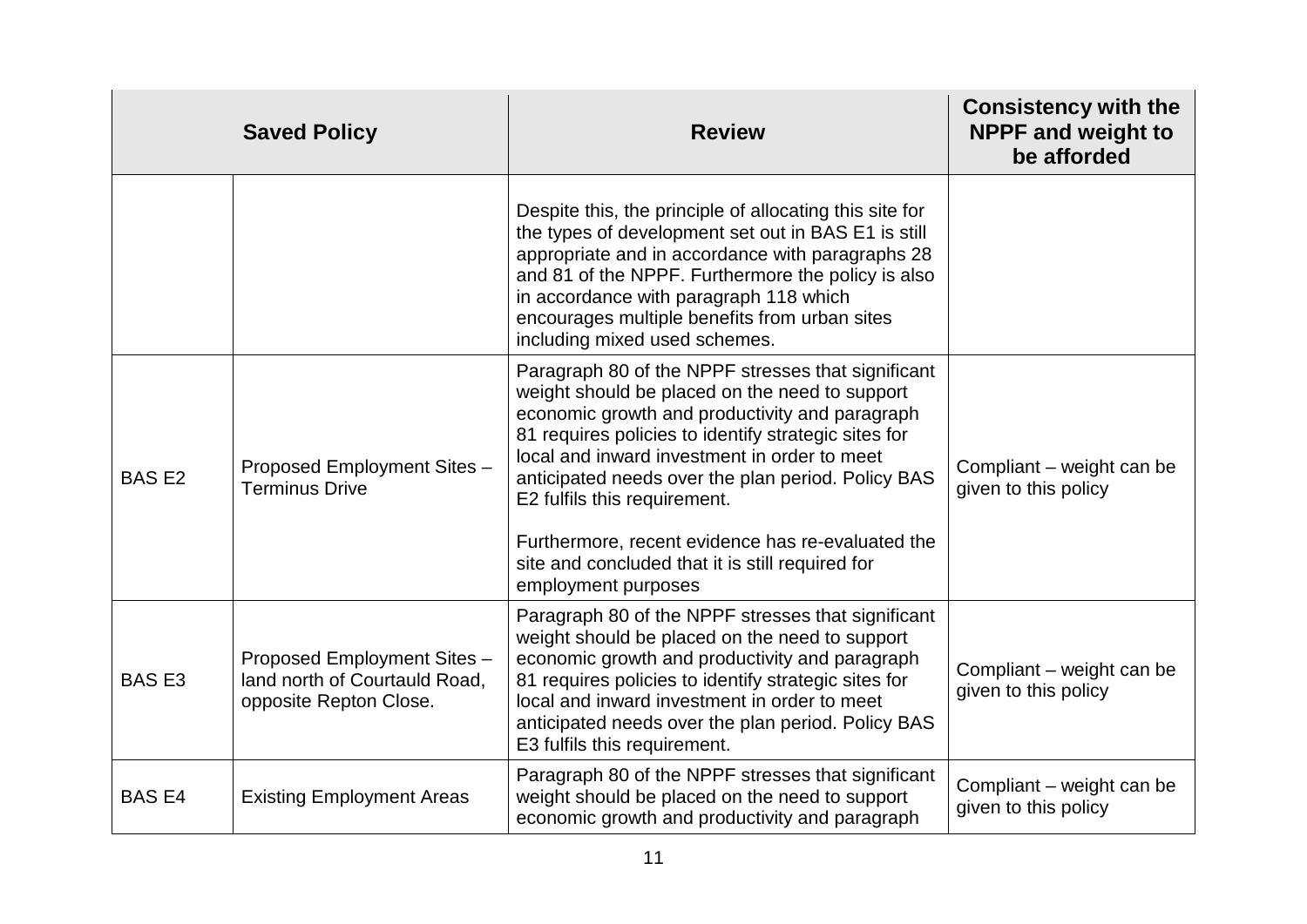|              | <b>Saved Policy</b>                                                                                                         | <b>Review</b>                                                                                                                                                                                                                                                                                                                                                                                                                                                                                                                                                                                                                                                                                                                                                                                                                                                                                                                                                                                                                                                                                                                                                                                   | <b>Consistency with the</b><br><b>NPPF and weight to</b><br>be afforded    |
|--------------|-----------------------------------------------------------------------------------------------------------------------------|-------------------------------------------------------------------------------------------------------------------------------------------------------------------------------------------------------------------------------------------------------------------------------------------------------------------------------------------------------------------------------------------------------------------------------------------------------------------------------------------------------------------------------------------------------------------------------------------------------------------------------------------------------------------------------------------------------------------------------------------------------------------------------------------------------------------------------------------------------------------------------------------------------------------------------------------------------------------------------------------------------------------------------------------------------------------------------------------------------------------------------------------------------------------------------------------------|----------------------------------------------------------------------------|
|              |                                                                                                                             | 81 requires policies to identify strategic sites for<br>local and inward investment in order to meet<br>anticipated needs over the plan period. Policy BAS<br>E4 fulfils this requirement.                                                                                                                                                                                                                                                                                                                                                                                                                                                                                                                                                                                                                                                                                                                                                                                                                                                                                                                                                                                                      |                                                                            |
| <b>BASE5</b> | Ford Research and<br>Technology Centre -<br><b>Restrictive Automotive</b><br><b>Research and Development</b><br><b>Uses</b> | Paragraph 80 of the NPPF stresses that significant<br>weight should be placed on the need to support<br>economic growth and productivity. Paragraphs 81<br>and 82 require policies to identify strategic sites for<br>employment use and to make provision for specific<br>sectors. Policy BAS E5 is in accordance with this.<br>However paragraph 120 requires policies and<br>decisions to reflect changes in demand for land.<br>Where there is no reasonable prospect of the site<br>being developed for the allocated use, the local<br>planning authority should either review the site as<br>part of a plan update and reallocate it for another<br>use, or support applications for alternative uses<br>prior to updating the plan if it will contribute to<br>meeting an unmet development need. In 2013<br>planning permission was granted for residential<br>development on the eastern part of this site which<br>is currently under construction. BAS E5 would no<br>longer be relevant to this area of the wider site.<br>Recent evidence has re-evaluated the remaining<br>site which includes the Ford Technical Centre and<br>test track and concluded that it is required for | <b>Generally Compliant - less</b><br>weight can be given to this<br>policy |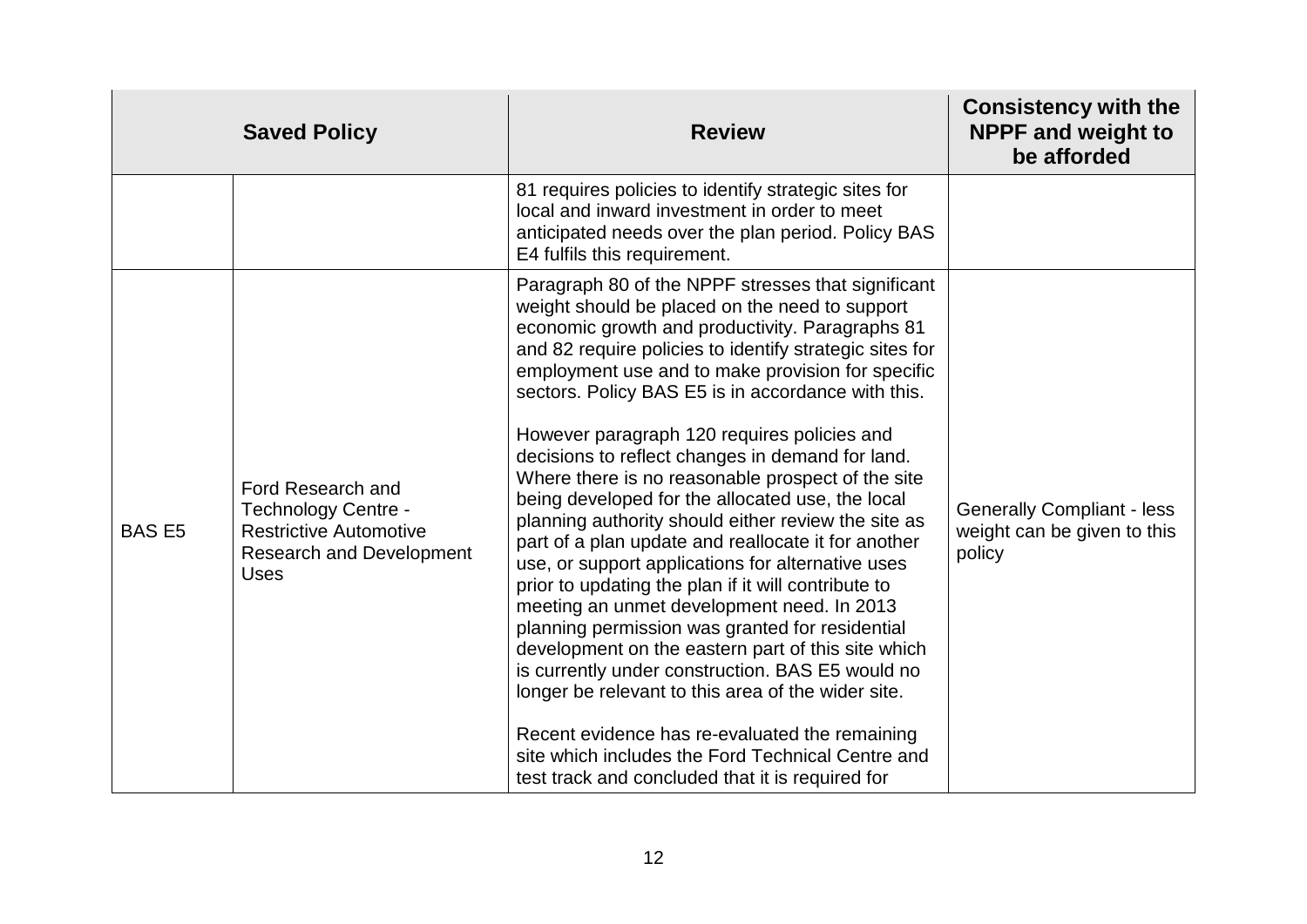|               | <b>Saved Policy</b>                               | <b>Review</b>                                                                                                                                                                                                                                                                                                                                                                                                                                                                                                                                                                                                                                                                                          | <b>Consistency with the</b><br><b>NPPF and weight to</b><br>be afforded |
|---------------|---------------------------------------------------|--------------------------------------------------------------------------------------------------------------------------------------------------------------------------------------------------------------------------------------------------------------------------------------------------------------------------------------------------------------------------------------------------------------------------------------------------------------------------------------------------------------------------------------------------------------------------------------------------------------------------------------------------------------------------------------------------------|-------------------------------------------------------------------------|
|               |                                                   | employment purposes and therefore Policy BAS<br>E5 ensures its protection.                                                                                                                                                                                                                                                                                                                                                                                                                                                                                                                                                                                                                             |                                                                         |
| <b>BASE6</b>  | Untidy Industry                                   | Paragraph 82 of the NPPF promotes the use of<br>policy to make provision for different sectors<br>including storage and distribution operations which<br>address specific locational requirements.<br>Paragraph 180 also seeks to ensure that new<br>development is appropriate for its location taking<br>into account the likely effects of pollution and<br>potential sensitivity of the wider area. Policy BAS<br>E6 identifies a specific area deemed suitable for<br>certain employment uses due to its location within<br>the existing employment corridor and having<br>regard to the impacts of such employment<br>activities on other uses such as residential areas<br>and the environment. | Compliant – weight can be<br>given to this policy                       |
| <b>BAS E7</b> | Alternative Uses of Industrial<br><b>Premises</b> | BAS E7 provides flexibility into the use of land by<br>enabling buildings in employment use or sites<br>allocated in the plan for employment purposes to<br>be developed for other uses providing certain<br>criteria is adhered to. This is in accordance with<br>section 11 of the NPPF. Paragraph 118 expects<br>local policies to promote and support the<br>development of under-utilised land and buildings<br>where this would help meet an identified need.<br>Paragraph 121 refers specifically to the<br>expectation that local authorities should support<br>proposals for alternative uses on land that is<br>currently developed for employment but not                                   | Compliant – weight can be<br>given to this policy                       |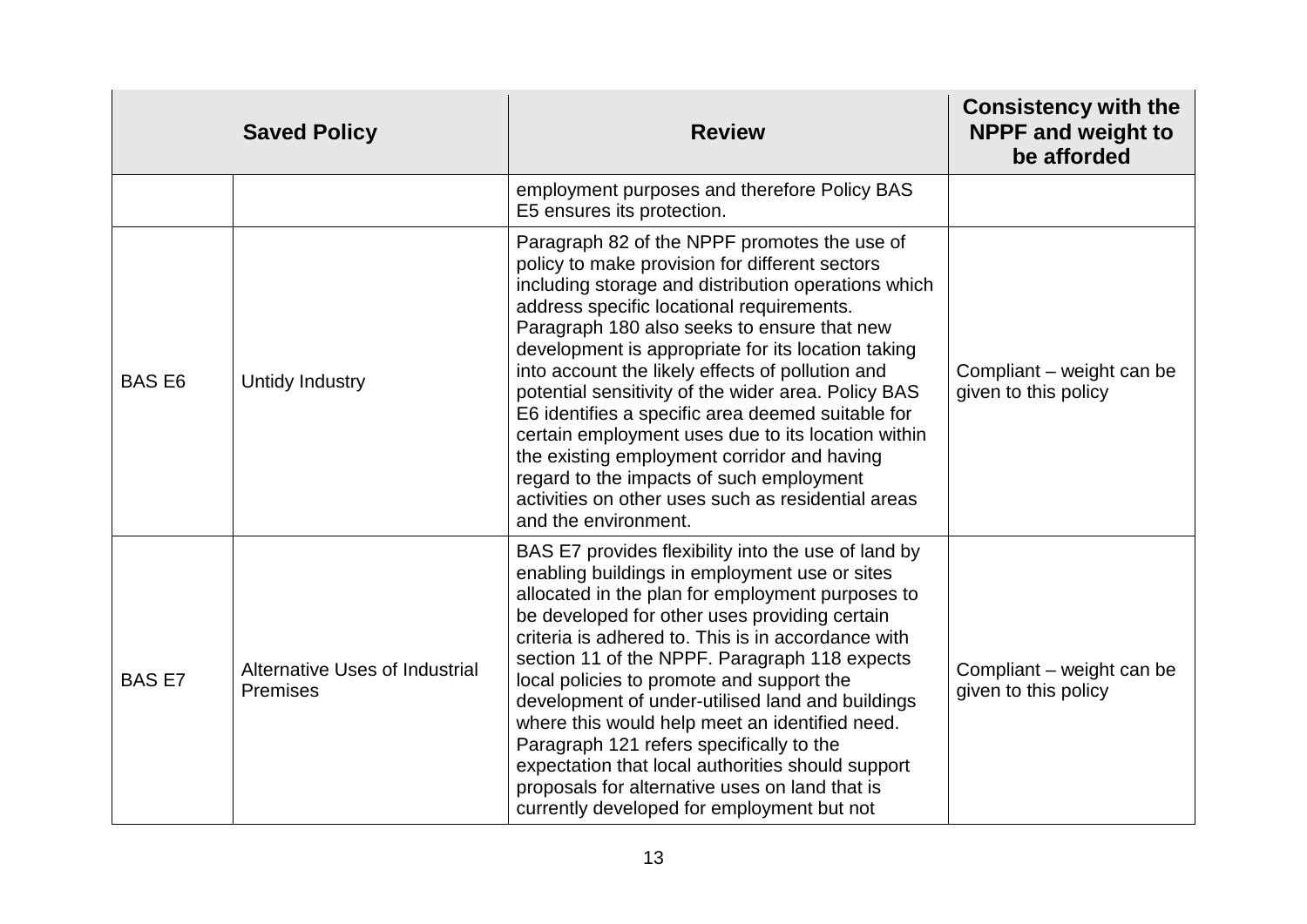|                | <b>Saved Policy</b>                         | <b>Review</b>                                                                                                                                                                                                                                                                                                                                                                                                                                                                                                                                                                                                                                                                                                                                                                                                                                                                                                                                                                                               | <b>Consistency with the</b><br><b>NPPF and weight to</b><br>be afforded    |
|----------------|---------------------------------------------|-------------------------------------------------------------------------------------------------------------------------------------------------------------------------------------------------------------------------------------------------------------------------------------------------------------------------------------------------------------------------------------------------------------------------------------------------------------------------------------------------------------------------------------------------------------------------------------------------------------------------------------------------------------------------------------------------------------------------------------------------------------------------------------------------------------------------------------------------------------------------------------------------------------------------------------------------------------------------------------------------------------|----------------------------------------------------------------------------|
|                |                                             | allocated for that use in the plan where there is a<br>high demand for housing and it would not<br>adversely impact on the economy.                                                                                                                                                                                                                                                                                                                                                                                                                                                                                                                                                                                                                                                                                                                                                                                                                                                                         |                                                                            |
| <b>BAS E10</b> | <b>General Employment Policy</b>            | BAS E10 seeks to manage new development for<br>employment by ensuring it adheres to certain<br>criteria. It supports the principles of the NPPF by<br>supporting economic growth.<br>The criteria to which proposals would be expected<br>to meet in the policy are in accordance with the<br>relevant sections in the NPPF. Section 9 deals with<br>the requirement for proposals to consider the<br>impact of development on the transport network,<br>provide safe and suitable access, allow for the<br>delivery of goods and access by service and<br>emergency vehicles and to comply with parking<br>standards. Section 12 sets out the design<br>expectations of new development and stipulates<br>that development should provide effective<br>landscaping and be sympathetic to local character.<br>Section 15 seeks to ensure that new development<br>does not contribute to unacceptable levels of<br>pollution and requires mitigation of the adverse<br>impacts arising from the development. | Compliant - weight can be<br>given to this policy                          |
| <b>BAS SH1</b> | New Retail Development -<br>sequential test | Policy BAS SH1 identifies the town centres and the<br>urban areas within the Borough in order to apply<br>the sequential test for locating main town centre<br>uses and sets out the approach to undertaking the<br>sequential test. This is in accordance with section                                                                                                                                                                                                                                                                                                                                                                                                                                                                                                                                                                                                                                                                                                                                     | <b>Generally Compliant - less</b><br>weight can be given to this<br>policy |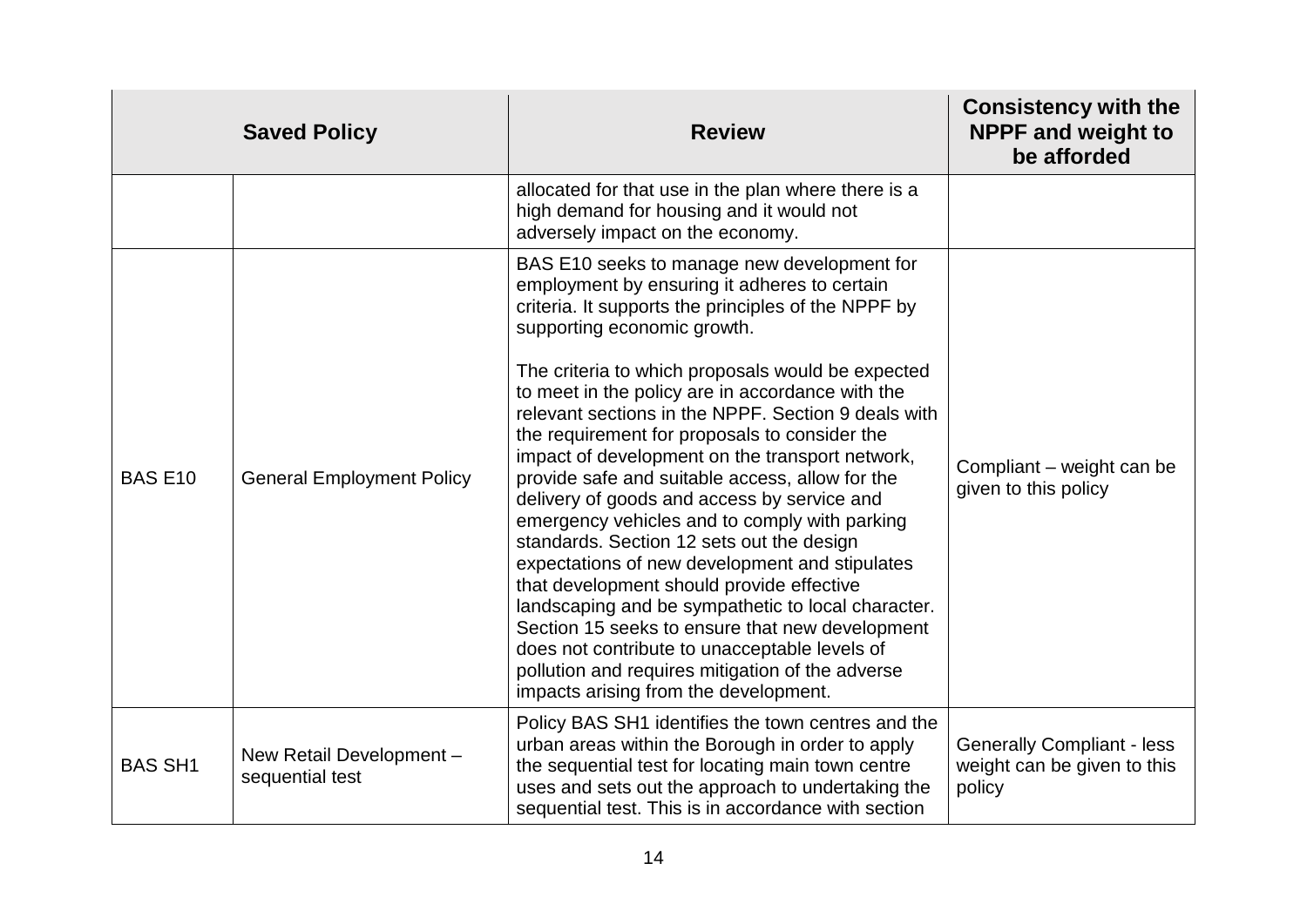|                | <b>Saved Policy</b>                                                  | <b>Review</b>                                                                                                                                                                                                                                                                                                                                                                                                                                                                                                                                                                                                                                                                                                                                                                                                                                                                                                                                                                                                                                    | <b>Consistency with the</b><br><b>NPPF and weight to</b><br>be afforded    |
|----------------|----------------------------------------------------------------------|--------------------------------------------------------------------------------------------------------------------------------------------------------------------------------------------------------------------------------------------------------------------------------------------------------------------------------------------------------------------------------------------------------------------------------------------------------------------------------------------------------------------------------------------------------------------------------------------------------------------------------------------------------------------------------------------------------------------------------------------------------------------------------------------------------------------------------------------------------------------------------------------------------------------------------------------------------------------------------------------------------------------------------------------------|----------------------------------------------------------------------------|
|                |                                                                      | 7 of the NPPF. However the sequential approach<br>to sites, as stipulated in paragraph 86 of the NPPF,<br>should be applied where the proposal is not in an<br>existing centre and where it isn't in accordance<br>with an up to date plan therefore full weight cannot<br>be given to this local policy.                                                                                                                                                                                                                                                                                                                                                                                                                                                                                                                                                                                                                                                                                                                                        |                                                                            |
| <b>BAS SH3</b> | <b>Town Centre Retail</b><br>Development Sites - land<br>allocations | Of the four sites allocated within policy BAS SH3<br>for retail development one site has been<br>completely developed (ii) and another has been<br>partly developed (iv). The site labelled i also forms<br>part of a larger permitted scheme within Basildon<br>which intends to retain the site for its current use.<br>Sites are allocated for the purpose of being<br>developed therefore it is not unusual for parts of a<br>policy to be fulfilled over time. However as some of<br>the sites remain undeveloped the principle of<br>allocating them for development is still appropriate<br>and is consistent with section 7 of the NPPF.<br>Furthermore, the allocation of sites for specific<br>development types within non-strategic policies is<br>in accordance with paragraph 28. However it is not<br>considered fully consistent with the NPPF as there<br>may be other competing main town centre uses<br>which could be supported in these locations. The<br>NPPF glossary defines what constitutes a main<br>town centre use. | <b>Generally Compliant - less</b><br>weight can be given to this<br>policy |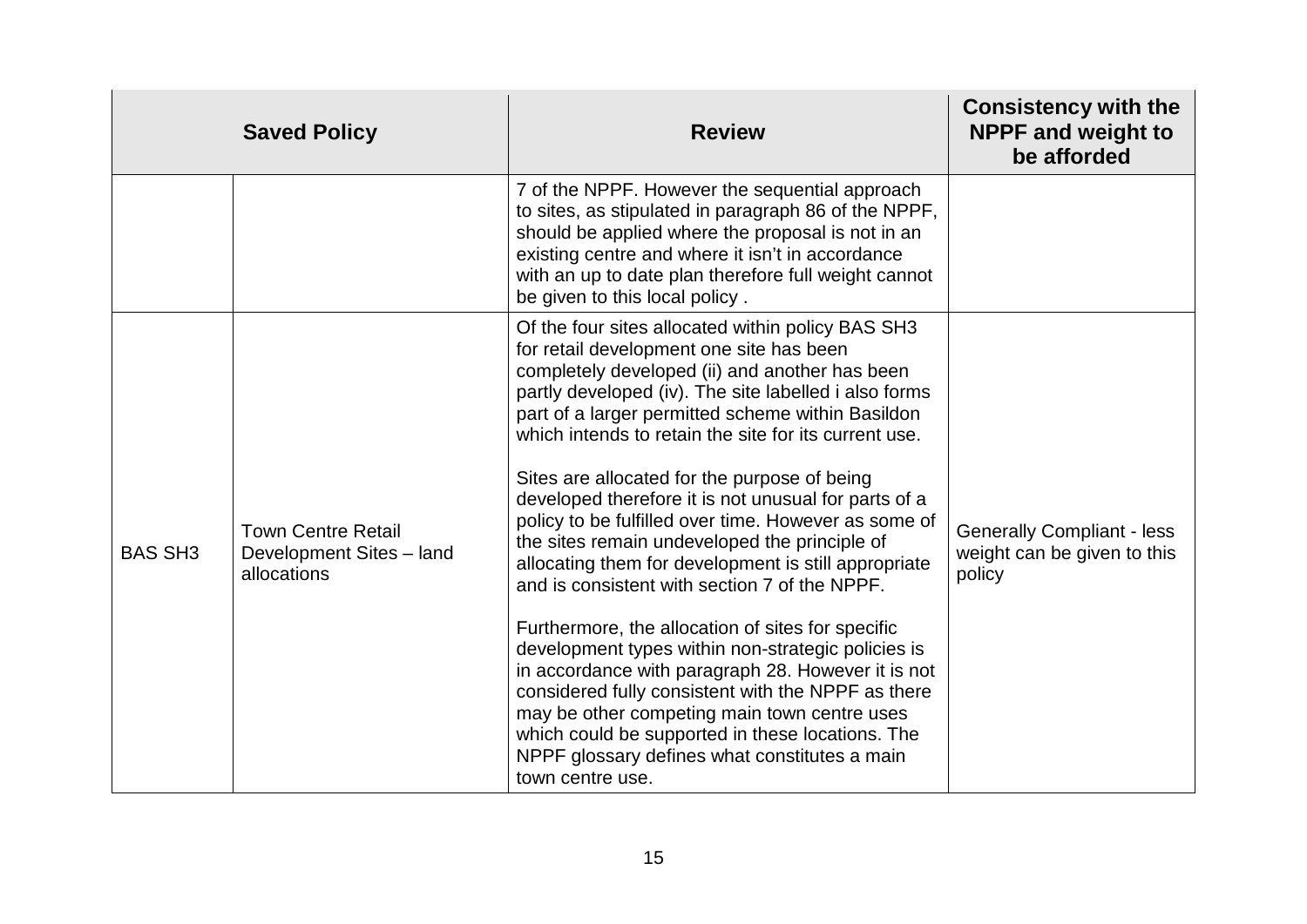|                | <b>Saved Policy</b>                                                                       | <b>Review</b>                                                                                                                                                                                                                                                                                                                                                                                                                                                                                                                                                                                          | <b>Consistency with the</b><br><b>NPPF and weight to</b><br>be afforded    |
|----------------|-------------------------------------------------------------------------------------------|--------------------------------------------------------------------------------------------------------------------------------------------------------------------------------------------------------------------------------------------------------------------------------------------------------------------------------------------------------------------------------------------------------------------------------------------------------------------------------------------------------------------------------------------------------------------------------------------------------|----------------------------------------------------------------------------|
| <b>BAS SH4</b> | <b>Town Centre Shopping</b><br>Frontages - primary shopping<br>frontages 1999 Alterations | Paragraph 85 of the NPPF requires local policies<br>to support and promote town centre viability and<br>vitality by allowing a suitable mix of uses within<br>defined town centres and primary shopping areas.<br>Policy BAS SH4 sets out the type of uses that are<br>considered appropriate for frontages within the<br>primary shopping area and is therefore generally in<br>accordance with the NPPF. However some<br>flexibility may be required to allow other suitable<br>uses not specified within the policy to ensure town<br>centres can adapt and grow.                                   | <b>Generally Compliant - less</b><br>weight can be given to this<br>policy |
| <b>BAS SH5</b> | <b>Town Centre Shopping</b><br>Frontages - areas outside<br>primary shopping frontages    | Paragraph 85 of the NPPF requires local policies<br>to support and promote town centre viability and<br>vitality by allowing a suitable mix of uses within<br>defined town centres and primary shopping areas.<br>Policy BAS SH5 sets out the type of uses that are<br>considered appropriate for frontages within the<br>town centre but outside of the primary shopping<br>area and is therefore generally in accordance with<br>the NPPF. However some flexibility may be<br>required to allow other suitable uses not specified<br>within the policy to ensure town centres can adapt<br>and grow. | <b>Generally Compliant - less</b><br>weight can be given to this<br>policy |
| <b>BAS SH6</b> | <b>Retailing on Industrial Estates</b>                                                    | Policy BAS SH6 seeks to manage a local issue<br>and support town centre vitality by limiting retail<br>development within employment areas in line with<br>section 17 of the NPPF. However it adopts a<br>flexible approach in accordance with paragraph<br>118(d) of the NPPF by supporting development of                                                                                                                                                                                                                                                                                            | Compliant – weight can be<br>given to this policy                          |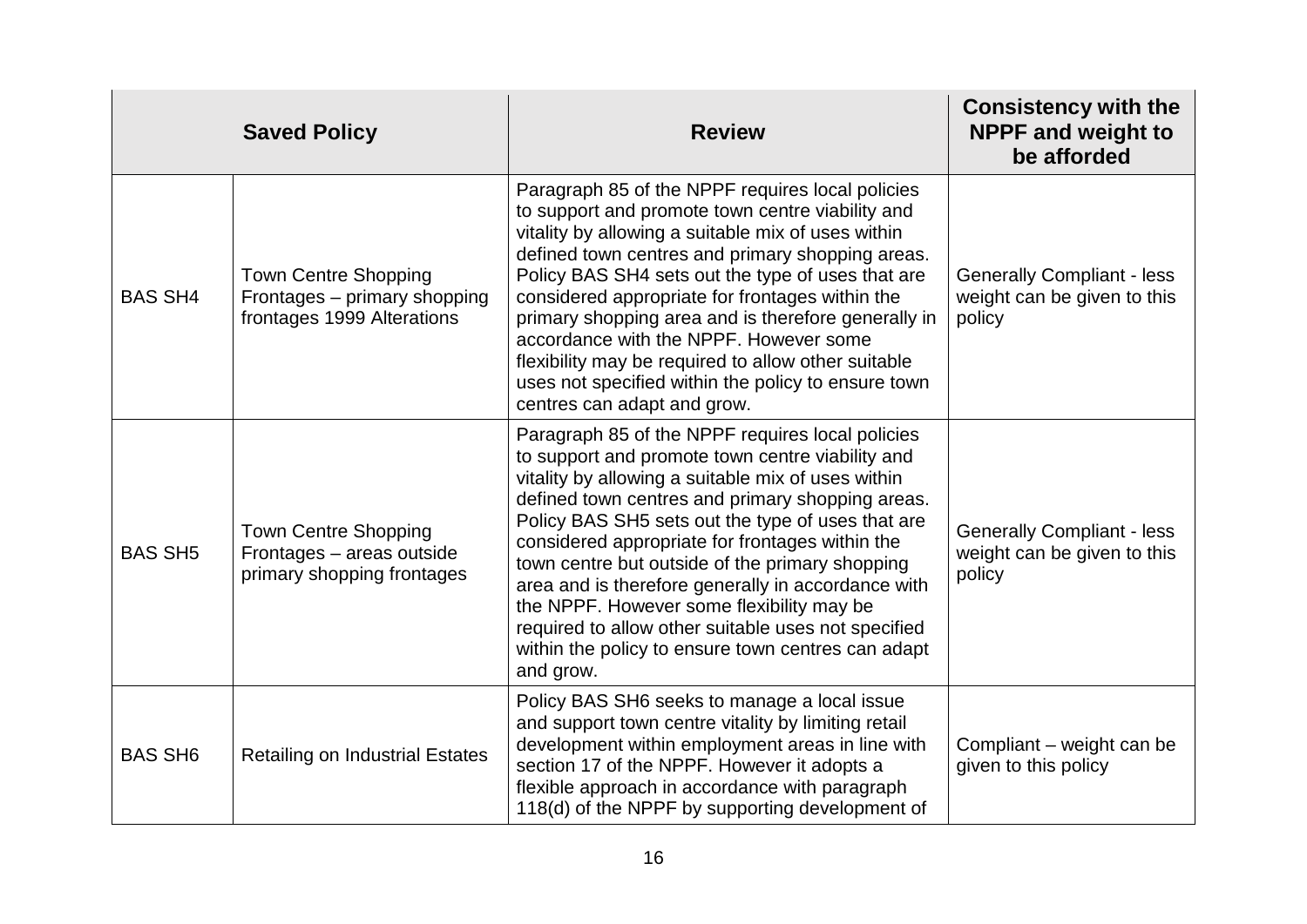|                | <b>Saved Policy</b>                                                       | <b>Review</b>                                                                                                                                                                                                                                                                                                                                                                                                                                                                                                                                                                                                                                                                                                                                                           | <b>Consistency with the</b><br><b>NPPF and weight to</b><br>be afforded |
|----------------|---------------------------------------------------------------------------|-------------------------------------------------------------------------------------------------------------------------------------------------------------------------------------------------------------------------------------------------------------------------------------------------------------------------------------------------------------------------------------------------------------------------------------------------------------------------------------------------------------------------------------------------------------------------------------------------------------------------------------------------------------------------------------------------------------------------------------------------------------------------|-------------------------------------------------------------------------|
|                |                                                                           | under-utilised land and buildings where it is<br>justified.                                                                                                                                                                                                                                                                                                                                                                                                                                                                                                                                                                                                                                                                                                             |                                                                         |
| <b>BAS SH7</b> | Local Shopping Centres - new<br>developments and extension to<br>existing | Paragraph 92 of the NPPF states that decisions<br>should plan positively for the provision and use of<br>community facilities such as local shops and other<br>local services to enhance the sustainability of<br>communities and residential environments. It<br>states in part (d) that decisions should ensure that<br>established shops, facilities and services are able<br>to develop and modernise and are retained for the<br>benefit of the community. Policy BAS SH7<br>supports the provision and expansion of local<br>shopping centres within built up areas and is<br>therefore in accordance with the NPPF.                                                                                                                                              | Compliant – weight can be<br>given to this policy                       |
| <b>BAS SH8</b> | Local Shopping Centres -<br>protection of their retail<br>function        | Paragraph 91(a) of the NPPF aims to achieve<br>strong neighbourhood centres. Paragraph 92<br>states that decisions should plan positively for the<br>provision and use of community facilities such as<br>local shops and other local services to enhance the<br>sustainability of communities and residential<br>environments. It states in part (c) that decisions<br>should guard against the unnecessary loss of<br>valued facilities and services, particularly where<br>this would reduce the community's ability to meet<br>its day-to-day needs. Policy BAS SH8 seeks to<br>retain the retail function of local shopping centres<br>whilst allowing some degree of flexibility where<br>changes in use are appropriate which is in<br>accordance with the NPPF. | Compliant - weight can be<br>given to this policy                       |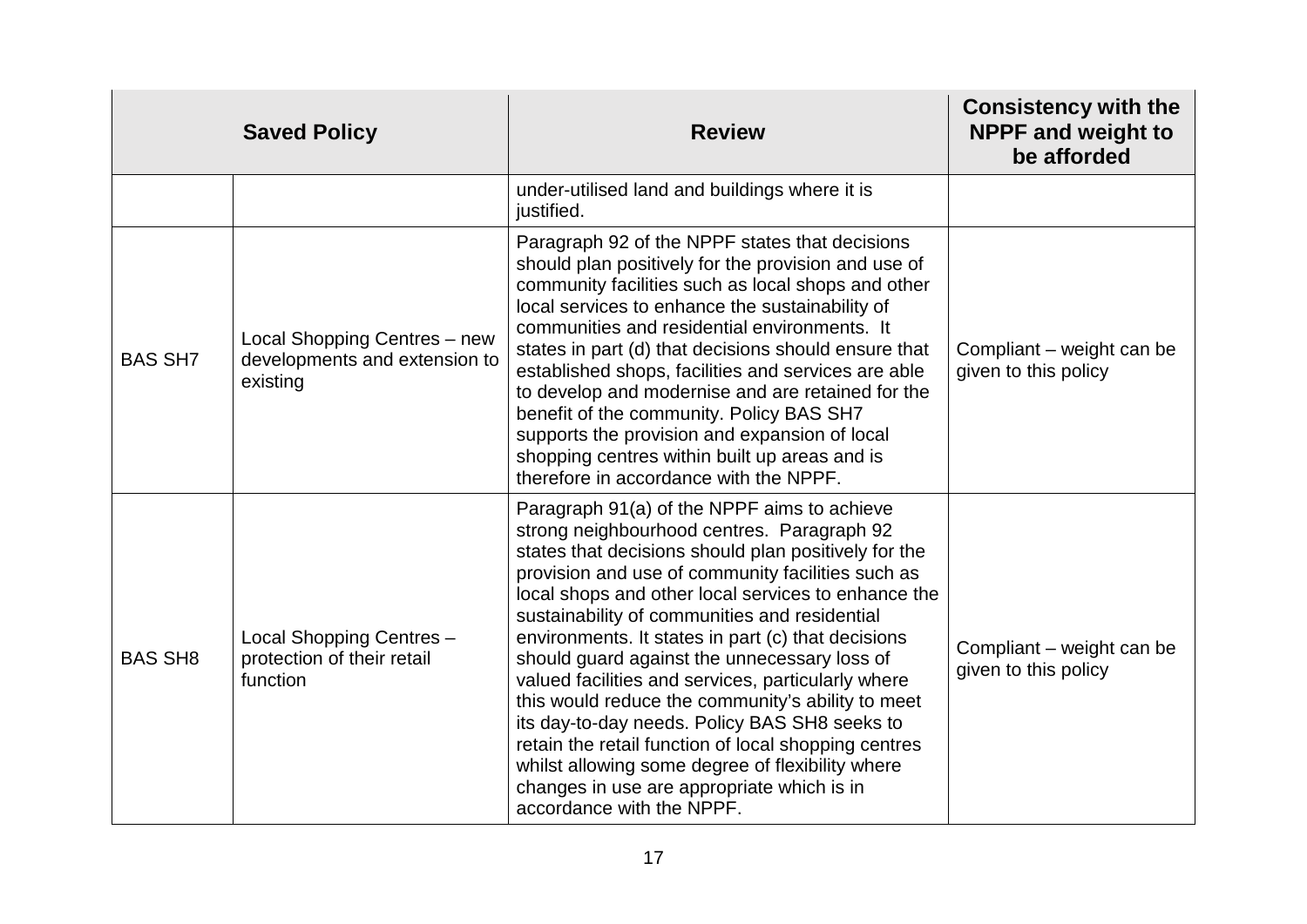|                | <b>Saved Policy</b>                                       | <b>Review</b>                                                                                                                                                                                                                                                                                                                                                                                                                                                                                                                                                                                                                                                                                                                                                                                                                                                                                                                                                       | <b>Consistency with the</b><br><b>NPPF and weight to</b><br>be afforded    |
|----------------|-----------------------------------------------------------|---------------------------------------------------------------------------------------------------------------------------------------------------------------------------------------------------------------------------------------------------------------------------------------------------------------------------------------------------------------------------------------------------------------------------------------------------------------------------------------------------------------------------------------------------------------------------------------------------------------------------------------------------------------------------------------------------------------------------------------------------------------------------------------------------------------------------------------------------------------------------------------------------------------------------------------------------------------------|----------------------------------------------------------------------------|
| <b>BAS SH9</b> | Temporary Retail Uses - boot<br>sales Sunday markets etc. | The NPPF is silent on the matter of boot sales and,<br>as they tend to occur within the Borough's Green<br>Belt, the NPPF Green Belt policies and those of<br>the Saved Local Plan Policies would be material in<br>determining these types of applications. However<br>paragraph 85(c) does expect local policies to seek<br>to retain and enhance existing markets and, where<br>appropriate, re-introduce or create new ones to<br>which policy BAS SH9 does support.                                                                                                                                                                                                                                                                                                                                                                                                                                                                                            | <b>Generally Compliant - less</b><br>weight can be given to this<br>policy |
| <b>BAS TC1</b> | <b>District Wide Town Centre</b><br>Policy                | Policy BAS TC1 adopts a flexible approach to<br>supporting the growth and adaptation of the<br>Borough's town centres by allowing a diverse<br>range of suitable uses which is in accordance with<br>section 7 of the NPPF.<br>The criteria to which proposals would be expected<br>to meet in the policy are in accordance with the<br>relevant sections in the NPPF. Section 9 deals with<br>the requirement for proposals to consider the<br>impact of development on the transport network,<br>provide safe and suitable access, allow for the<br>delivery of goods and access by service and<br>emergency vehicles and to comply with parking<br>standards. Section 12 sets out the design<br>expectations of new development and stipulates<br>that development should be sympathetic to local<br>character. Section 16 expects new development to<br>make a positive contribution to local character and<br>distinctiveness with regards to heritage assets. | Compliant – weight can be<br>given to this policy                          |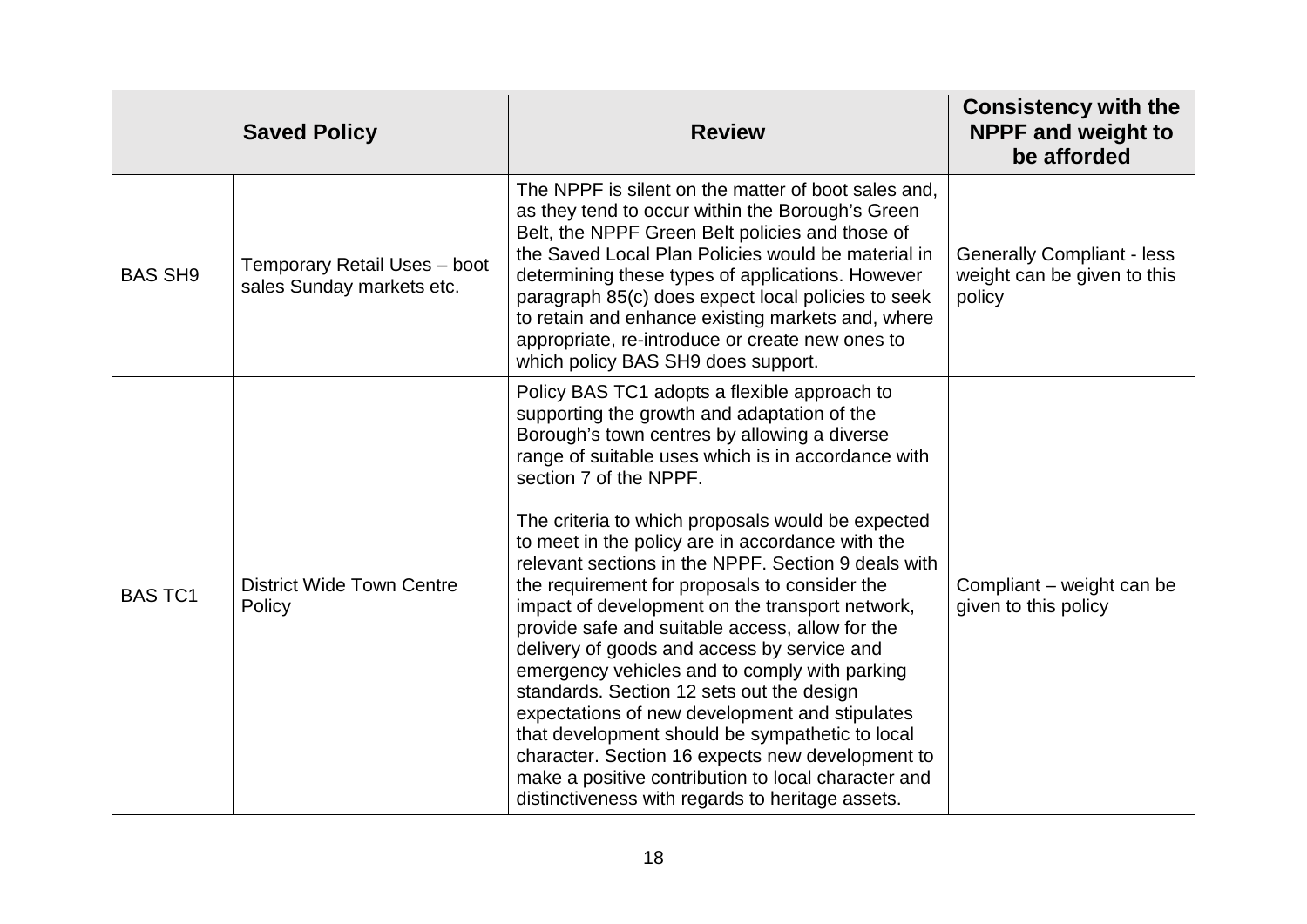|                | <b>Saved Policy</b>                       | <b>Review</b>                                                                                                                                                                                                                                                                                                                                                                                                                                                                                                                                                                                                                                                                                                                                       | <b>Consistency with the</b><br><b>NPPF and weight to</b><br>be afforded |
|----------------|-------------------------------------------|-----------------------------------------------------------------------------------------------------------------------------------------------------------------------------------------------------------------------------------------------------------------------------------------------------------------------------------------------------------------------------------------------------------------------------------------------------------------------------------------------------------------------------------------------------------------------------------------------------------------------------------------------------------------------------------------------------------------------------------------------------|-------------------------------------------------------------------------|
| <b>BAS TC3</b> | Wickford Town Centre - site<br>allocation | Policy BAS TC3 supports the comprehensive<br>redevelopment of two sites within Wickford Town<br>Centre. The policy is flexible by allowing the<br>development to be for uses appropriate to a town<br>centre and not restricting it to a particular use. This<br>is consistent with section 7 of the NPPF which<br>expects sites to be allocated for main town centre<br>uses to support town centre growth and to allow<br>them to adapt and diversify to meet changing<br>needs.<br>The principle of allocating the two sites for<br>development is still appropriate as neither have<br>been developed. Furthermore, the allocation of<br>sites for development within non-strategic policies<br>is in accordance with paragraph 28 of the NPPF. | Compliant – weight can be<br>given to this policy                       |
| <b>BAS TC4</b> | Pitsea Town Centre – site<br>allocation   | Policy BAS TC3 supports the comprehensive<br>redevelopment of a site within Pitsea Town Centre.<br>The policy is flexible by allowing the development<br>to be for uses appropriate to a town centre and not<br>restricting it to a particular use. This is consistent<br>with section 7 of the NPPF which expects sites to<br>be allocated for main town centre uses to support<br>town centre growth and to allow them to adapt and<br>diversify to meet changing needs.<br>Part of the site has already been developed as a<br>mixed use scheme but sites are allocated in a plan<br>for the purpose of being developed therefore it is                                                                                                          | Compliant - weight can be<br>given to this policy                       |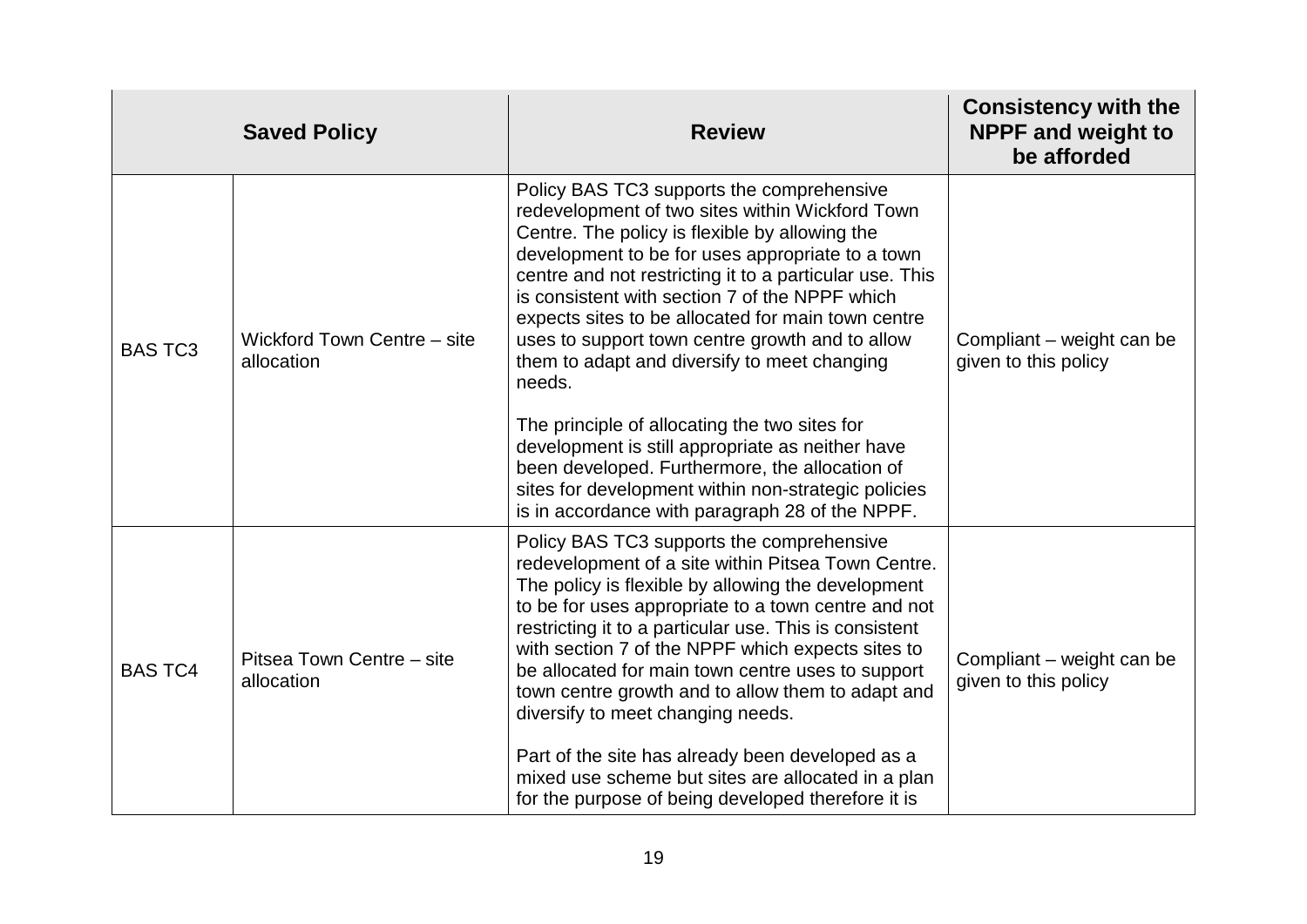|                | <b>Saved Policy</b>                                                                                                                                                                 | <b>Review</b>                                                                                                                                                                                                                                                                                                                                                                                                                                                                                                                                                                                                                                                                                                       | <b>Consistency with the</b><br><b>NPPF and weight to</b><br>be afforded    |
|----------------|-------------------------------------------------------------------------------------------------------------------------------------------------------------------------------------|---------------------------------------------------------------------------------------------------------------------------------------------------------------------------------------------------------------------------------------------------------------------------------------------------------------------------------------------------------------------------------------------------------------------------------------------------------------------------------------------------------------------------------------------------------------------------------------------------------------------------------------------------------------------------------------------------------------------|----------------------------------------------------------------------------|
|                |                                                                                                                                                                                     | not unusual for parts of a policy to be fulfilled over<br>time. However as some of the site remains<br>undeveloped the principle of allocating it for<br>development is still appropriate. Furthermore, the<br>allocation of sites for development within non-<br>strategic policies is in accordance with paragraph<br>28 of the NPPF.                                                                                                                                                                                                                                                                                                                                                                             |                                                                            |
| <b>BAS TC5</b> | Markets – protection for<br>Basildon, Pitsea and Wickford<br>market sites                                                                                                           | Paragraph 85(c) of the NPPF states that policies<br>should retain and enhance existing markets and,<br>where appropriate, re-introduce or create new<br>ones. Policy BAS TC5 specifically seeks to retain<br>existing markets within the Borough.                                                                                                                                                                                                                                                                                                                                                                                                                                                                   | Compliant - weight can be<br>given to this policy                          |
| <b>BAS TC6</b> | Residential Development in<br>Town Centres - allows<br>residential development in the<br>town centres whilst protecting<br>ground floor retail units from<br>conversion to housing. | Paragraph 85(f) of the NPPF states that policies<br>should recognise that residential development<br>often plays an important role in ensuring the vitality<br>of centres and encourage residential development<br>on appropriate sites. Policy BAS TC6 allows for the<br>change of use from retail to residential under<br>certain circumstances. However section 11 of the<br>NPPF has introduced a need for greater<br>adaptability to make effective use of land by<br>converting space above shops or utilising the<br>airspace above commercial premises. This could<br>allow for residential only schemes within town<br>centres to be brought forward which this local<br>policy does not normally support. | <b>Generally Compliant - less</b><br>weight can be given to this<br>policy |
| <b>BASR1</b>   | Open Space - protection                                                                                                                                                             | Paragraph 96 of the NPPF states that access to a<br>network of high quality open spaces and<br>opportunities for sport and physical activity is                                                                                                                                                                                                                                                                                                                                                                                                                                                                                                                                                                     | Compliant - weight can be<br>given to this policy                          |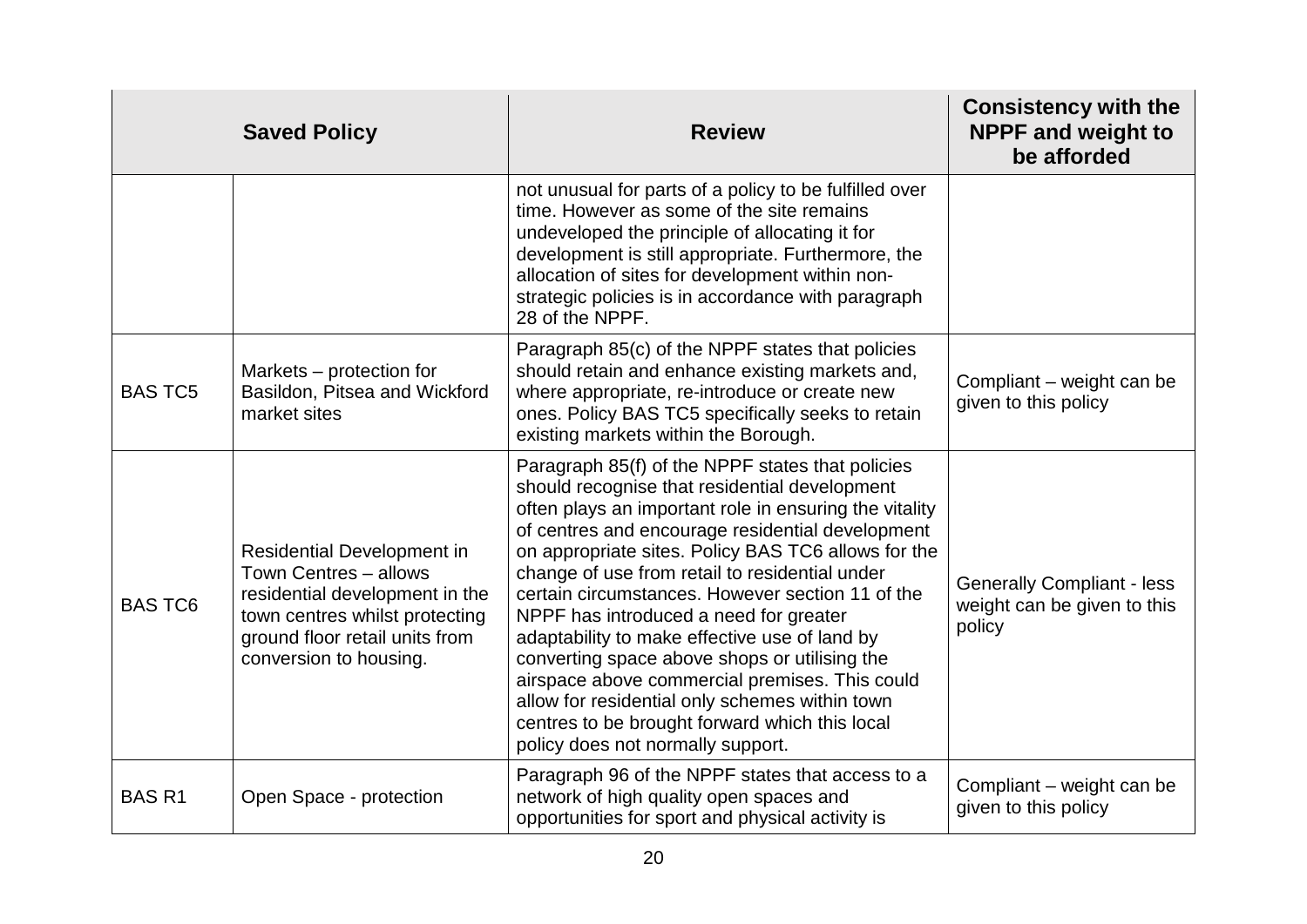|                | <b>Saved Policy</b>                                                     | <b>Review</b>                                                                                                                                                                                                                                                                                                                                                                                                                                                                                                                                                                                                               | <b>Consistency with the</b><br><b>NPPF and weight to</b><br>be afforded    |
|----------------|-------------------------------------------------------------------------|-----------------------------------------------------------------------------------------------------------------------------------------------------------------------------------------------------------------------------------------------------------------------------------------------------------------------------------------------------------------------------------------------------------------------------------------------------------------------------------------------------------------------------------------------------------------------------------------------------------------------------|----------------------------------------------------------------------------|
|                |                                                                         | important for the health and well-being of<br>communities. Paragraph 97 states that existing<br>open space, sports and recreational buildings and<br>land, including playing fields, should not be built on<br>subject to certain exceptions (surplus to<br>requirements/equivalent or better<br>replacement/alternative with benefits that outweigh<br>the loss). Policy BAS R1 seeks to protect open<br>space from development where it meets an<br>identified need which is in accordance with the<br>NPPF.                                                                                                              |                                                                            |
| <b>BAS R4</b>  | Proposed Open Space -<br>Hannikens Farm, Billericay                     | Paragraph 92 of the NPPF states that policies<br>should plan positively for the provision and use of<br>community facilities such as open space while<br>paragraph 96 identifies the importance of access to<br>high quality open space for health and well-being.<br>The area identified in policy BAS R4 could<br>contribute to the open space provision within<br>Billericay and is therefore protected through policy.<br>If it can be demonstrated that the land is surplus to<br>requirement or there is a suitable replacement for<br>the provision elsewhere section 8 of the NPPF<br>allows for its change in use. | <b>Generally Compliant - less</b><br>weight can be given to this<br>policy |
| <b>BAS R11</b> | Sports Facilities Allocation -<br>Church Road/Basildon Road,<br>Laindon | Paragraph 92 of the NPPF states that policies<br>should plan positively for the provision and use of<br>community facilities such as open space while<br>paragraph 96 identifies the importance of access to<br>high quality open space and opportunities for sport<br>and physical activity for health and well-being. The                                                                                                                                                                                                                                                                                                 | <b>Generally Compliant - less</b><br>weight can be given to this<br>policy |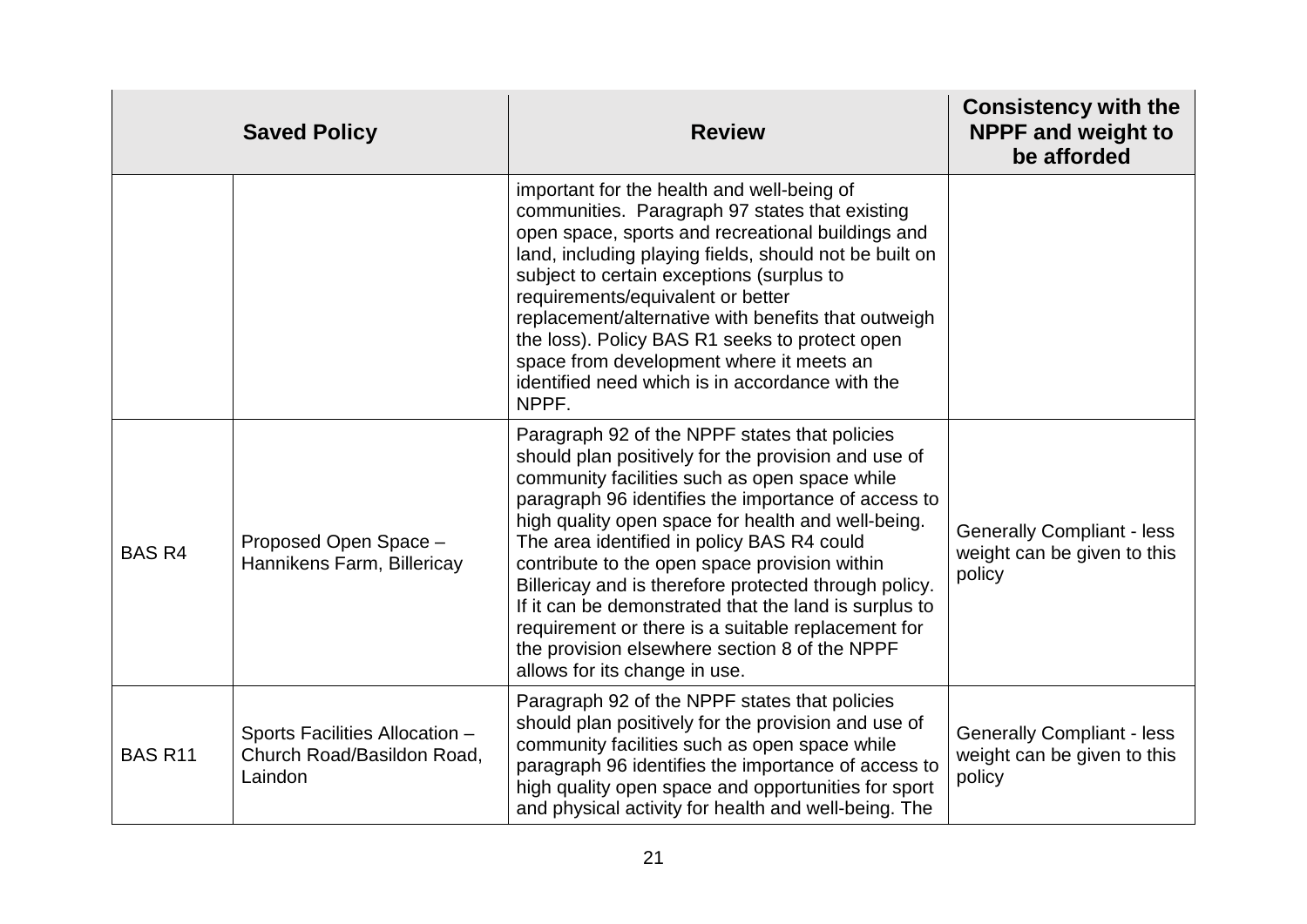|                | <b>Saved Policy</b>                                                      | <b>Review</b>                                                                                                                                                                                                                                                                                                                                                                                                                                                                                                                                                                                                                                                                                                                                | <b>Consistency with the</b><br><b>NPPF and weight to</b><br>be afforded |
|----------------|--------------------------------------------------------------------------|----------------------------------------------------------------------------------------------------------------------------------------------------------------------------------------------------------------------------------------------------------------------------------------------------------------------------------------------------------------------------------------------------------------------------------------------------------------------------------------------------------------------------------------------------------------------------------------------------------------------------------------------------------------------------------------------------------------------------------------------|-------------------------------------------------------------------------|
|                |                                                                          | area identified in policy BAS R11 could contribute<br>to the open space and sports provision within<br>Basildon and is therefore protected through policy.<br>If it can be demonstrated that the land is surplus to<br>requirement or there is a suitable replacement for<br>the provision elsewhere section 8 of the NPPF<br>allows for its change in use.                                                                                                                                                                                                                                                                                                                                                                                  |                                                                         |
| <b>BAS R15</b> | Golf Courses -golf driving<br>ranges design and siting<br>considerations | Policy BAS R15 allows for the provision of a<br>specific sporting facility providing it does not<br>adversely impact on visual and residential amenity.<br>Paragraph 92 of the NPPF states that policies<br>should plan positively for the provision and use of<br>community facilities such as sports venues.<br>Paragraph 180 requires consideration on the<br>appropriateness of a location for development<br>taking into account the likely effects of pollution on<br>health, living conditions and the natural<br>environment and the sensitivity of the area to the<br>impacts that could arise from the development<br>including light pollution from artificial light on local<br>amenity which is identified in the local policy. | Compliant - weight can be<br>given to this policy                       |
| <b>BAS R16</b> | Noisy and Disturbing Sports -<br>protects local amenity                  | Policy BAS R16 seeks to restrict noisy and<br>disturbing sports from being permitted in areas that<br>would adversely impact on the surrounding area,<br>including residential amenity and the local<br>transport network. This is in accordance with the<br>NPPF, particularly paragraph 108 which deals with<br>the requirement for proposals to mitigate the<br>impact of development on the transport network,                                                                                                                                                                                                                                                                                                                           | Compliant - weight can be<br>given to this policy                       |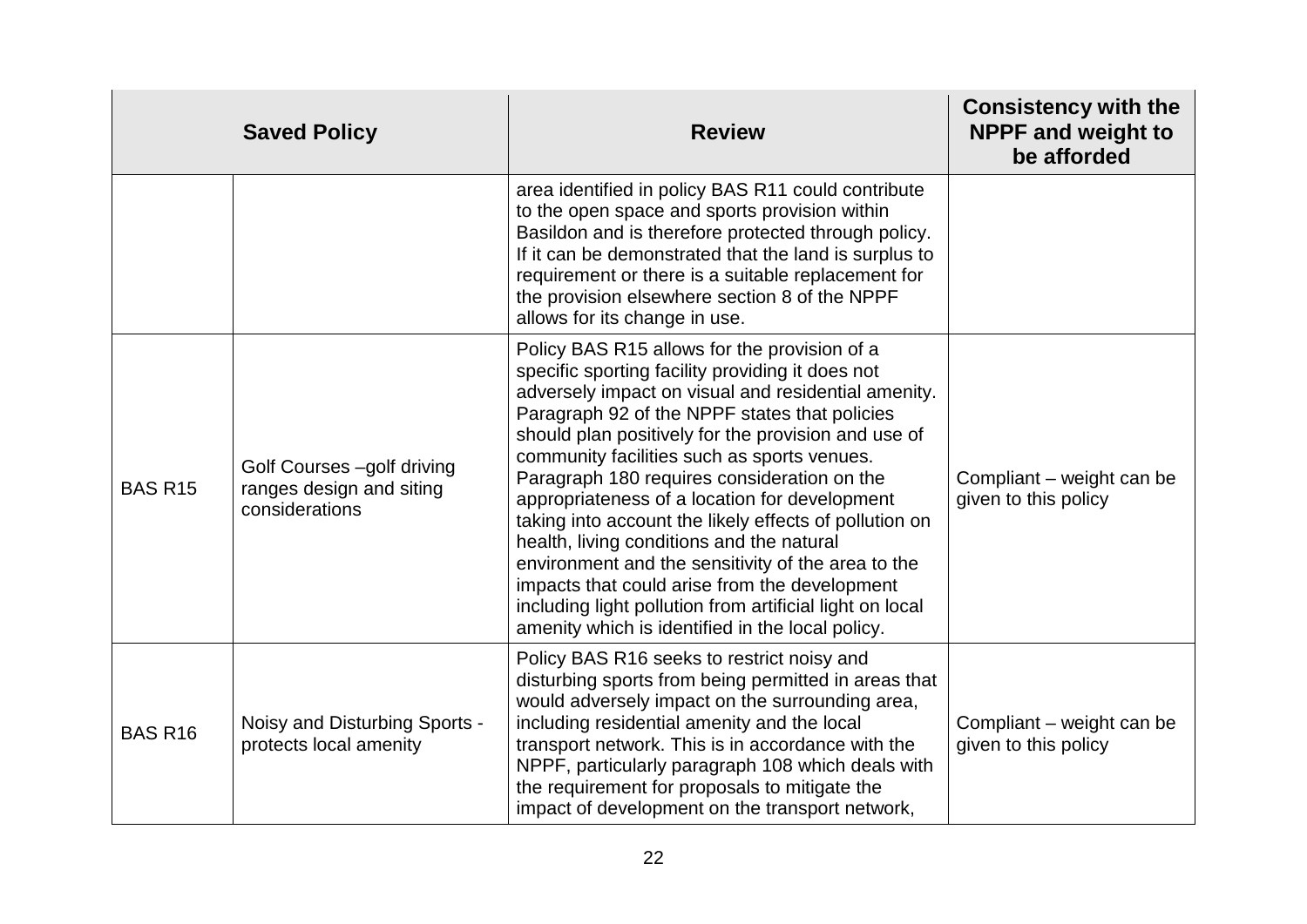|                 | <b>Saved Policy</b>                                                           | <b>Review</b>                                                                                                                                                                                                                                                                                                                                                                                                                                                                                                | <b>Consistency with the</b><br><b>NPPF and weight to</b><br>be afforded |
|-----------------|-------------------------------------------------------------------------------|--------------------------------------------------------------------------------------------------------------------------------------------------------------------------------------------------------------------------------------------------------------------------------------------------------------------------------------------------------------------------------------------------------------------------------------------------------------------------------------------------------------|-------------------------------------------------------------------------|
|                 |                                                                               | and paragraph 180 which requires consideration<br>on the appropriateness of a location for<br>development with regards to the likely effects of<br>pollution on health, living conditions and the natural<br>environment and the sensitivity of the area to the<br>impacts that could arise from the development.<br>Development would be required to mitigate and<br>reduce to a minimum potential adverse impacts<br>resulting from noise and protect tranquil areas<br>which policy BAS R16 requires.     |                                                                         |
| <b>BAST5</b>    | Public Transport - improved<br>facilities at public transport<br>interchanges | Section 9 (paragraphs 102 to 111) of the NPPF<br>promotes sustainable transport. In considering<br>development proposals paragraph 110 states that<br>applications should facilitate access to high quality<br>public transport and appropriate facilities that<br>encourage public transport use. Policy BAS T5<br>seeks to improve facilities at public transport<br>interchanges to encourage the use of public<br>transport and is therefore aligned with the NPPF.                                      | Compliant – weight can be<br>given to this policy                       |
| <b>BAS BE12</b> | <b>Development Control</b>                                                    | Policy BAS BE12 relates to good design for<br>residential development and the Council's<br>Development Control Guidelines which provides<br>local standards. The NPPF attaches great<br>importance to the design of the built environment<br>and requires high quality design. Paragraph 130<br>states that permission should be refused for<br>development of poor design that fails to take the<br>opportunities available for improving the character<br>and quality of an area and the way it functions, | Compliant - weight can be<br>given to this policy                       |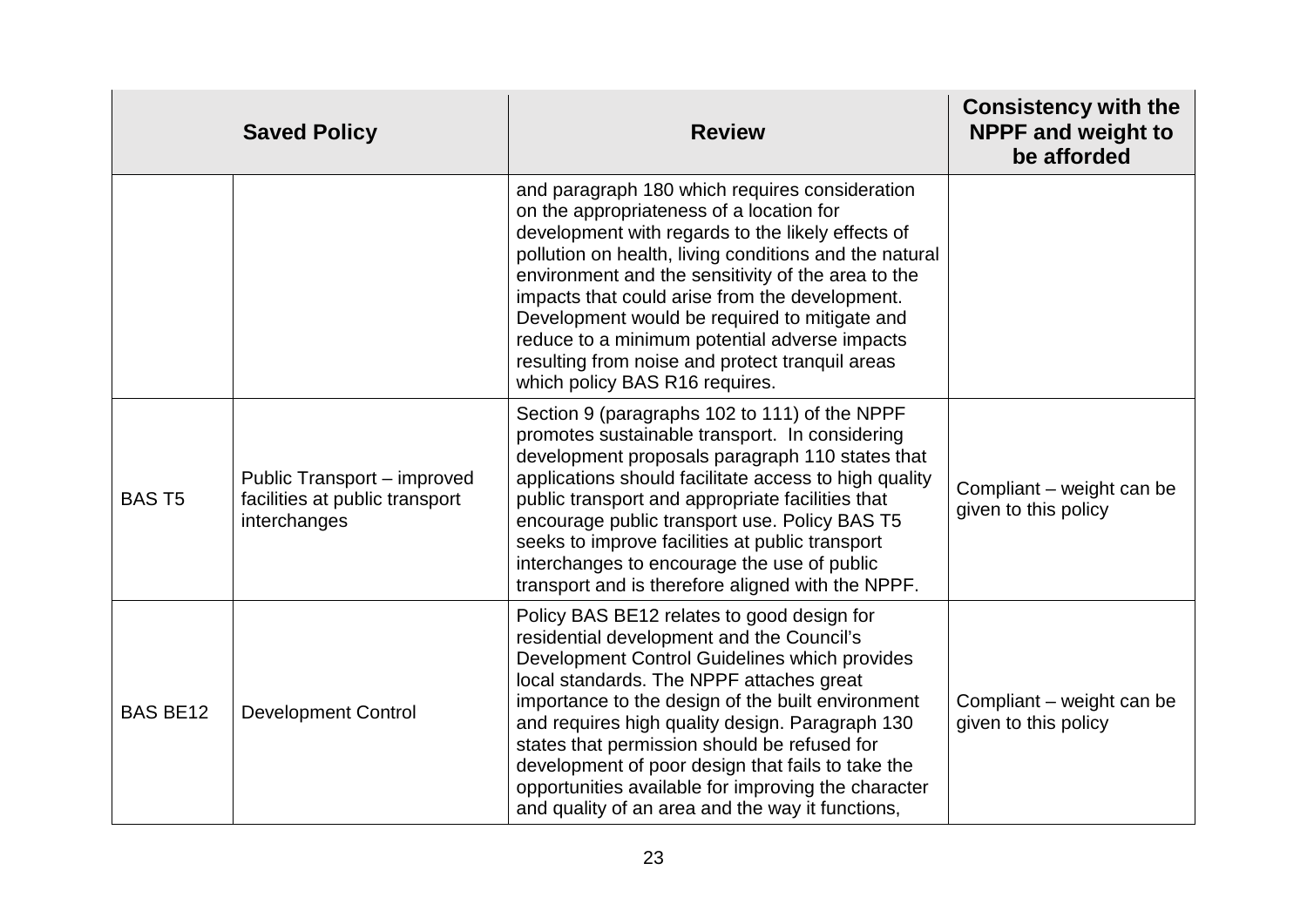|                 | <b>Saved Policy</b>                                                                 | <b>Review</b>                                                                                                                                                                                                                                                                                                                                                                                                                                                                                                                                                                                                                                                   | <b>Consistency with the</b><br><b>NPPF and weight to</b><br>be afforded    |
|-----------------|-------------------------------------------------------------------------------------|-----------------------------------------------------------------------------------------------------------------------------------------------------------------------------------------------------------------------------------------------------------------------------------------------------------------------------------------------------------------------------------------------------------------------------------------------------------------------------------------------------------------------------------------------------------------------------------------------------------------------------------------------------------------|----------------------------------------------------------------------------|
|                 |                                                                                     | taking into account any local design standards or<br>style guides in plans or supplementary planning<br>documents. Paragraph 127 also expects local<br>policy to ensure that development is sympathetic to<br>local character, functions well and has a high<br>standard of amenity for existing and future users.<br>Policy BAS BE12 includes these requirements and<br>is in accordance with section 12 of the NPPF.                                                                                                                                                                                                                                          |                                                                            |
| <b>BAS BE13</b> | <b>Areas of Special Development</b><br>Control Policy - Ramsden<br><b>Bellhouse</b> | Policy BAS BE13 sets out the design principles for<br>development within Ramsden Bellhouse to ensure<br>the characteristics of the areas is maintained. This<br>is consistent with section 12 of the NPPF which<br>advocates good design and expects development<br>to be sympathetic to local character and maintain a<br>strong sense of place. The NPPF also supports the<br>use of local design standards and expects<br>proposals to take these into account. However this<br>policy is considered to be quite prescriptive and is<br>unlikely to allow a suitable degree of variety of<br>development that would still be appropriate within<br>the area. | <b>Generally Compliant - less</b><br>weight can be given to this<br>policy |
| <b>BAS BE14</b> | <b>Areas of Special Development</b><br>Control Policy - Sugden<br>Avenue Wickford   | Policy BAS BE14 sets out the design principles for<br>development within Sugden Avenue in Wickford to<br>ensure the characteristics of the areas is<br>maintained. This is consistent with section 12 of<br>the NPPF which advocates good design and<br>expects development to be sympathetic to local<br>character and maintain a strong sense of place.<br>The NPPF also supports the use of local design                                                                                                                                                                                                                                                     | <b>Generally Compliant - less</b><br>weight can be given to this<br>policy |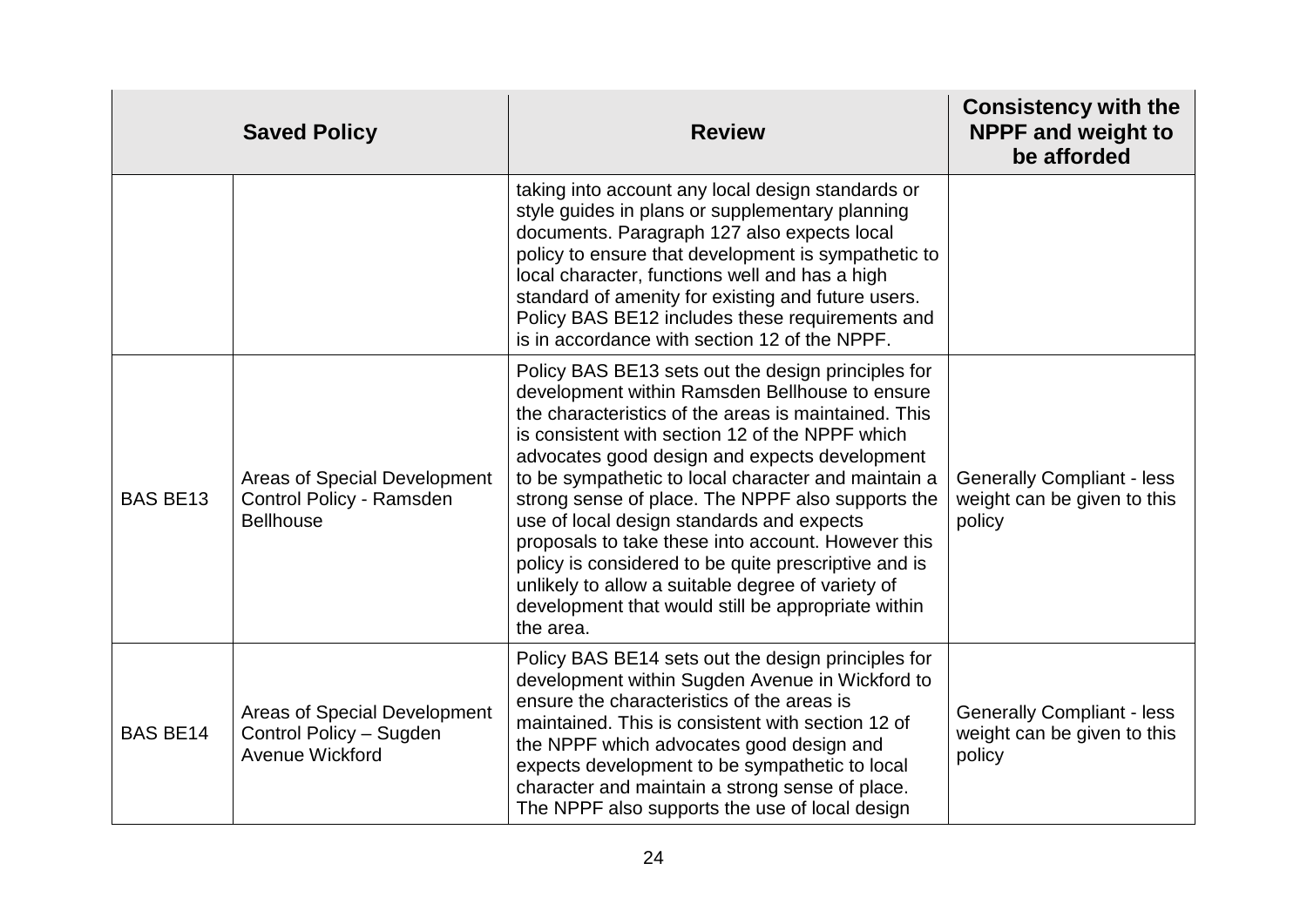|                 | <b>Saved Policy</b>                                                       | <b>Review</b>                                                                                                                                                                                                                                                                                                                                                                                                                                                                                                                                                                                                                                                | <b>Consistency with the</b><br><b>NPPF and weight to</b><br>be afforded    |
|-----------------|---------------------------------------------------------------------------|--------------------------------------------------------------------------------------------------------------------------------------------------------------------------------------------------------------------------------------------------------------------------------------------------------------------------------------------------------------------------------------------------------------------------------------------------------------------------------------------------------------------------------------------------------------------------------------------------------------------------------------------------------------|----------------------------------------------------------------------------|
|                 |                                                                           | standards and expects proposals to take these into<br>account. However this policy is considered to be<br>quite prescriptive and is unlikely to allow a suitable<br>degree of variety of development that would still be<br>appropriate within the area.                                                                                                                                                                                                                                                                                                                                                                                                     |                                                                            |
| <b>BAS BE15</b> | Areas of Special Development<br><b>Control Policy - Bowers</b><br>Gifford | Policy BAS BE15 sets out the design principles for<br>development within Bowers Gifford to ensure the<br>characteristics of the areas is maintained. This is<br>consistent with section 12 of the NPPF which<br>advocates good design and expects development<br>to be sympathetic to local character and maintain a<br>strong sense of place. The NPPF also supports the<br>use of local design standards and expects<br>proposals to take these into account. However this<br>policy is considered to be quite prescriptive and is<br>unlikely to allow a suitable degree of variety of<br>development that would still be appropriate within<br>the area. | <b>Generally Compliant - less</b><br>weight can be given to this<br>policy |
| <b>BAS BE17</b> | <b>Shop Fronts</b>                                                        | Policy BAS BE17 focuses on design of new<br>shopfronts ensuring they do not adversely impact<br>on local character and neighbouring properties and<br>refers to the Council's design standards. This is<br>consistent with paragraph 127 of the NPPF which<br>requires local policy to ensure that development is<br>visually attractive and sympathetic to local<br>character and history. Paragraph 130 states that<br>permission should be refused for development of<br>poor design that fails to take the opportunities<br>available for improving the character and quality of                                                                         | Compliant – weight can be<br>given to this policy                          |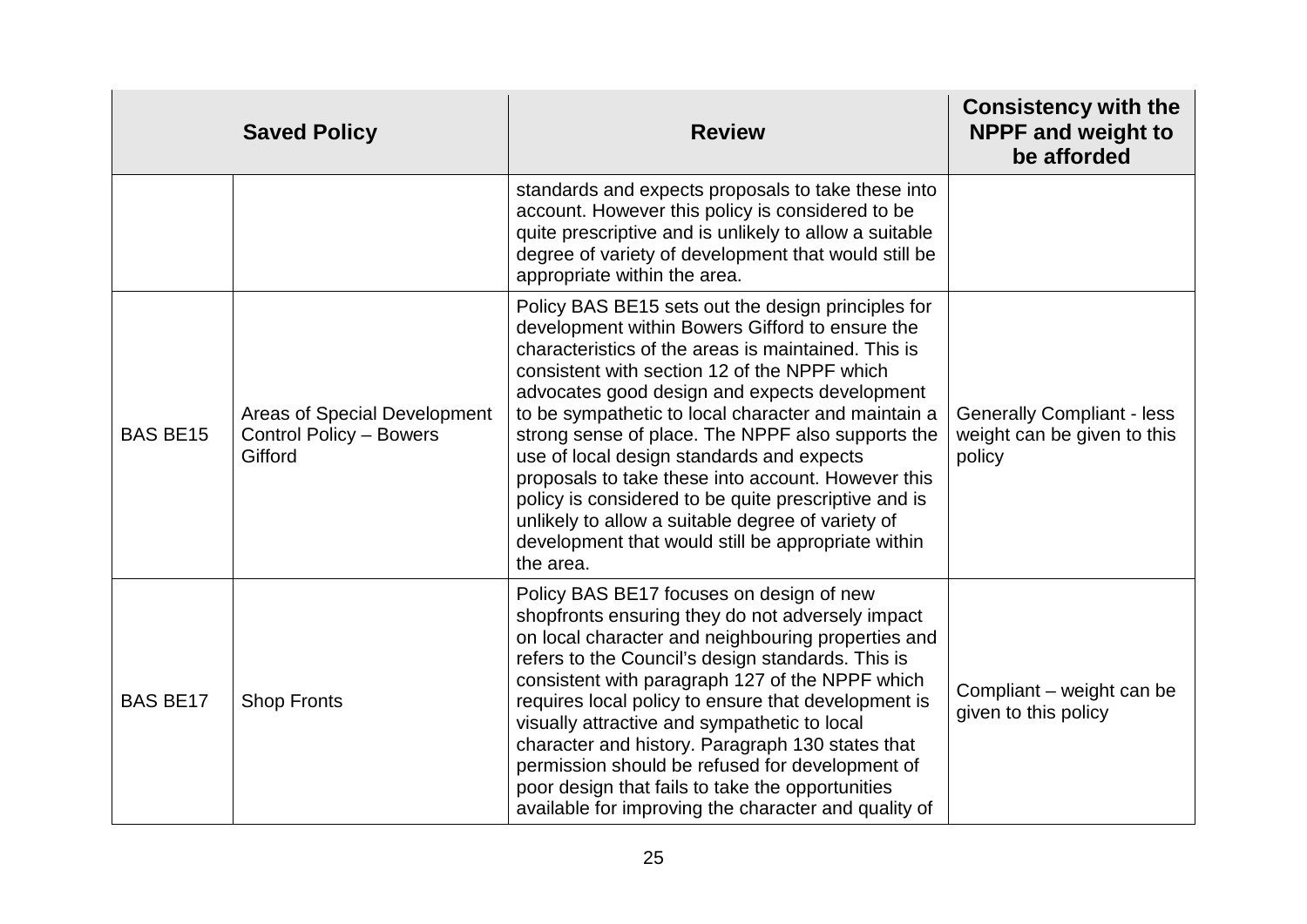|                 | <b>Saved Policy</b>         | <b>Review</b>                                                                                                                                                                                                                                                                                                                                                                                                                                                                                                                                                                                                                                                  | <b>Consistency with the</b><br><b>NPPF and weight to</b><br>be afforded |
|-----------------|-----------------------------|----------------------------------------------------------------------------------------------------------------------------------------------------------------------------------------------------------------------------------------------------------------------------------------------------------------------------------------------------------------------------------------------------------------------------------------------------------------------------------------------------------------------------------------------------------------------------------------------------------------------------------------------------------------|-------------------------------------------------------------------------|
|                 |                             | an area, taking into account any local design<br>standards.                                                                                                                                                                                                                                                                                                                                                                                                                                                                                                                                                                                                    |                                                                         |
| <b>BAS BE18</b> | Advertisements - general    | Paragraph 132 of the NPPF states that the quality<br>and character of places can suffer when<br>advertisements are poorly sited and designed. It<br>states that advertisements should be subject to<br>control only in the interests of amenity and public<br>safety, taking account of cumulative impacts.<br>Policy BAS BE18 is consistent with this approach.                                                                                                                                                                                                                                                                                               | Compliant – weight can be<br>given to this policy                       |
| <b>BAS BE19</b> | Advertisements - Green Belt | Paragraph 132 states that the quality and<br>character of places can suffer when<br>advertisements are poorly sited and designed. It<br>states that advertisements should be subject to<br>control only in the interests of amenity and public<br>safety, taking account of cumulative impacts. The<br>impact on the visual amenity of the Green Belt is<br>an issue with the Borough and, whilst the<br>appropriateness of development in the Green Belt<br>does not relate to advertising, its cumulative impact<br>on visual amenity should be assessed when<br>consent is required which is consistent with the<br>approach to advertisements in the NPPF. | Compliant – weight can be<br>given to this policy                       |
| <b>BAS BE20</b> | Telecommunications          | Section 10 seeks to ensure that high quality<br>communications are supported. Paragraphs 112<br>to 116 make up this section and are consistent with<br>the aims of the criteria in this policy.                                                                                                                                                                                                                                                                                                                                                                                                                                                                | Compliant – weight can be<br>given to this policy                       |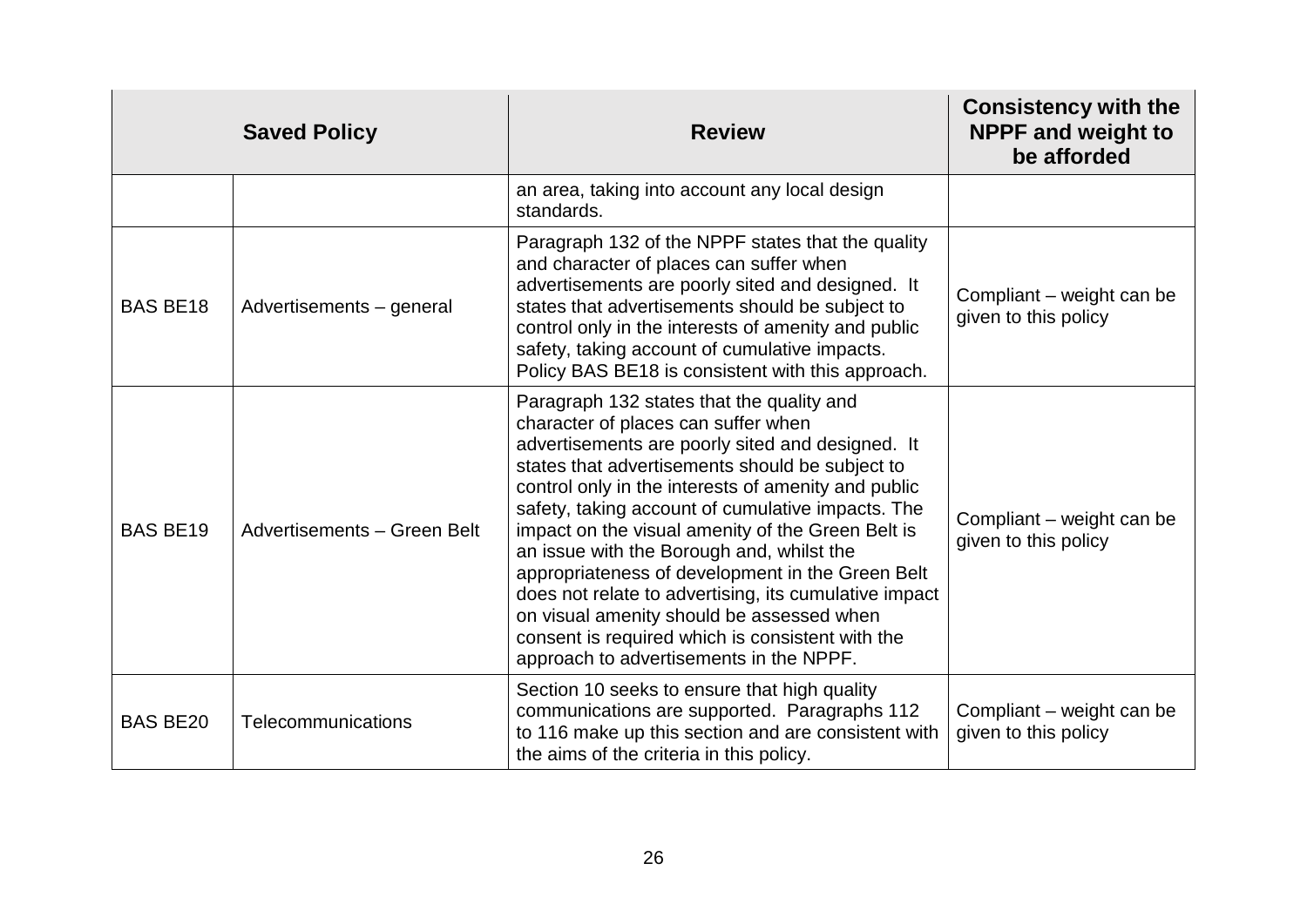|                 | <b>Saved Policy</b>                                                   | <b>Review</b>                                                                                                                                                                                                                                                                                                                                                                                                                                                                                                                                                                                                                                                                                                                                                                                                                                                                                                                                                                                                                                                                                                                                                                    | <b>Consistency with the</b><br><b>NPPF and weight to</b><br>be afforded |
|-----------------|-----------------------------------------------------------------------|----------------------------------------------------------------------------------------------------------------------------------------------------------------------------------------------------------------------------------------------------------------------------------------------------------------------------------------------------------------------------------------------------------------------------------------------------------------------------------------------------------------------------------------------------------------------------------------------------------------------------------------------------------------------------------------------------------------------------------------------------------------------------------------------------------------------------------------------------------------------------------------------------------------------------------------------------------------------------------------------------------------------------------------------------------------------------------------------------------------------------------------------------------------------------------|-------------------------------------------------------------------------|
| <b>BAS BE21</b> | Healthcare Developments -<br>new primary & community<br>facilities    | The social objective contributing to sustainable<br>development in the NPPF identifies the importance<br>of supporting healthy communities and ensuring<br>access to services that support communities'<br>health, social and cultural well-being. Paragraph<br>121(b) also states that proposals should be<br>supported that make more effective use of sites<br>that provide community services such as hospitals,<br>provided this maintains or improves the quality of<br>services provision. Policy BAS BE21 specifically<br>supports development for new primary and<br>community healthcare facilities.<br>The criteria to which proposals would be expected<br>to meet in the policy are in accordance with the<br>relevant sections in the NPPF. Section 9 deals with<br>the requirement for proposals to consider the<br>impact of development on the transport network,<br>provide safe and suitable access and to comply<br>with parking standards. Section 15 seeks to ensure<br>that new development does not contribute to<br>unacceptable levels of pollution including noise<br>and requires mitigation of the adverse impacts<br>arising from the development. | Compliant – weight can be<br>given to this policy                       |
| <b>BAS BE22</b> | Healthcare Developments -<br><b>Extensions to Hospital facilities</b> | Paragraph 121(b) states that proposals should be<br>supported that make more effective use of sites<br>that provide community services such as hospitals,<br>provided this maintains or improves the quality of<br>services provision. Policy BAS BE22 supports                                                                                                                                                                                                                                                                                                                                                                                                                                                                                                                                                                                                                                                                                                                                                                                                                                                                                                                  | Compliant – weight can be<br>given to this policy                       |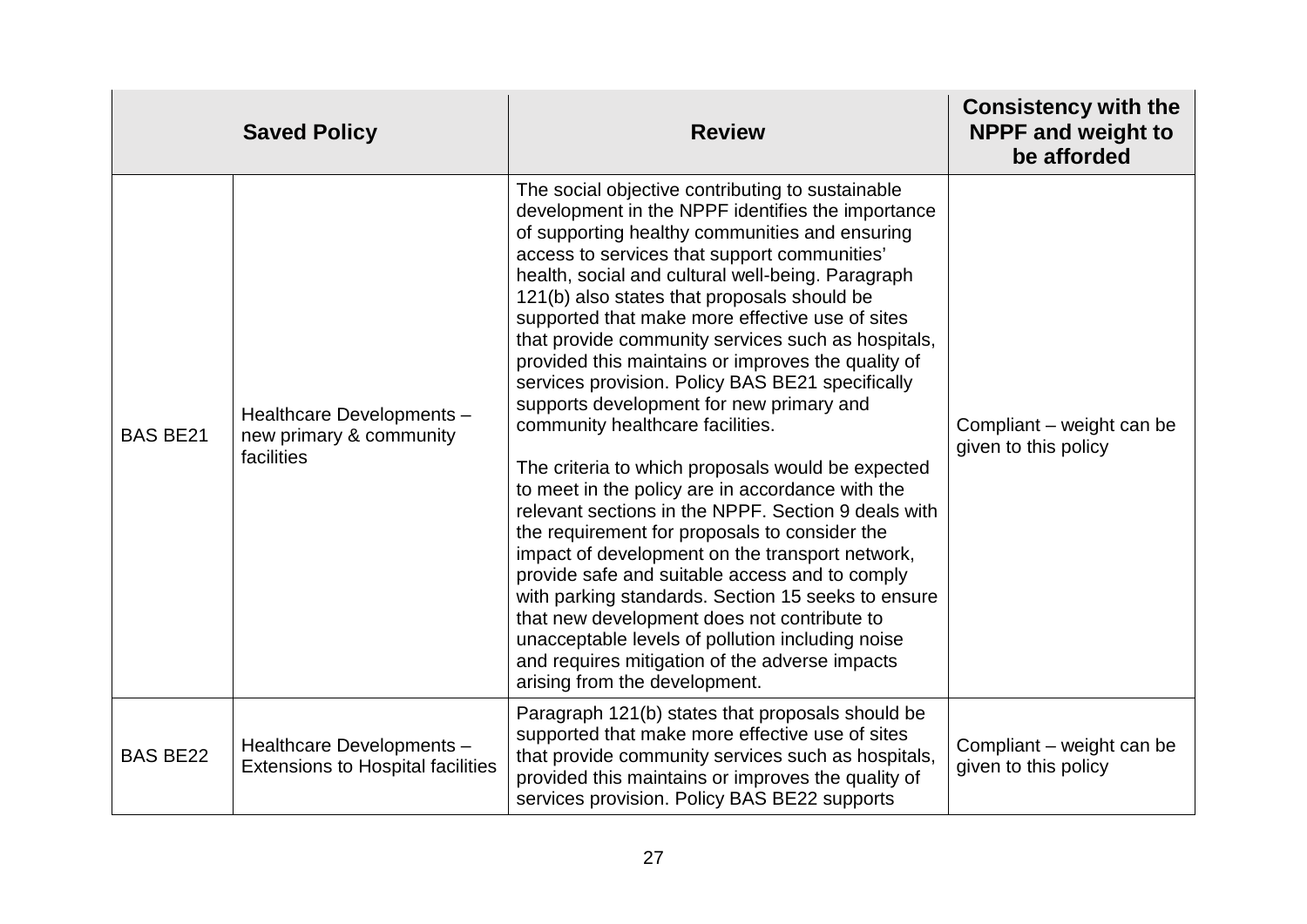|                 | <b>Saved Policy</b>     | <b>Review</b>                                                                                                                                                                                                                                                                                                                                                                                                                                                                                                                                                                                                                                                                                                                                                                                                                                                                                        | <b>Consistency with the</b><br><b>NPPF and weight to</b><br>be afforded |
|-----------------|-------------------------|------------------------------------------------------------------------------------------------------------------------------------------------------------------------------------------------------------------------------------------------------------------------------------------------------------------------------------------------------------------------------------------------------------------------------------------------------------------------------------------------------------------------------------------------------------------------------------------------------------------------------------------------------------------------------------------------------------------------------------------------------------------------------------------------------------------------------------------------------------------------------------------------------|-------------------------------------------------------------------------|
|                 |                         | development associated with the expansion of<br>hospital facilities.<br>The criteria to which proposals would be expected<br>to meet in the policy are in accordance with the<br>relevant sections in the NPPF. Section 9 deals with<br>the requirement for proposals to consider the<br>impact of development on the transport network,<br>provide safe and suitable access and to comply<br>with parking standards. Section 12 sets out the<br>design expectations of new development and<br>stipulates that development should function well,<br>be visually attractive through good architecture,<br>layout and landscaping, and be sympathetic to<br>local character. Section 15 seeks to ensure that<br>new development is appropriate for its location<br>taking into account its impact on the wider area<br>and requires mitigation of the adverse impacts<br>arising from the development. |                                                                         |
| <b>BAS BE24</b> | <b>Crime Prevention</b> | Paragraph 91 of the NPPF states that decisions<br>should aim to achieve healthy, inclusive and safe<br>places. Part (b) of this paragraph highlights the<br>importance of ensuring that places are 'safe and<br>accessible, so that crime and disorder, and the fear<br>of crime, do not undermine the quality of life or<br>community cohesion – for example through the use<br>of clear and legible pedestrian routes, and high<br>quality public space, which encourage the active<br>and continual use of public areas'. These                                                                                                                                                                                                                                                                                                                                                                   | Compliant – weight can be<br>given to this policy                       |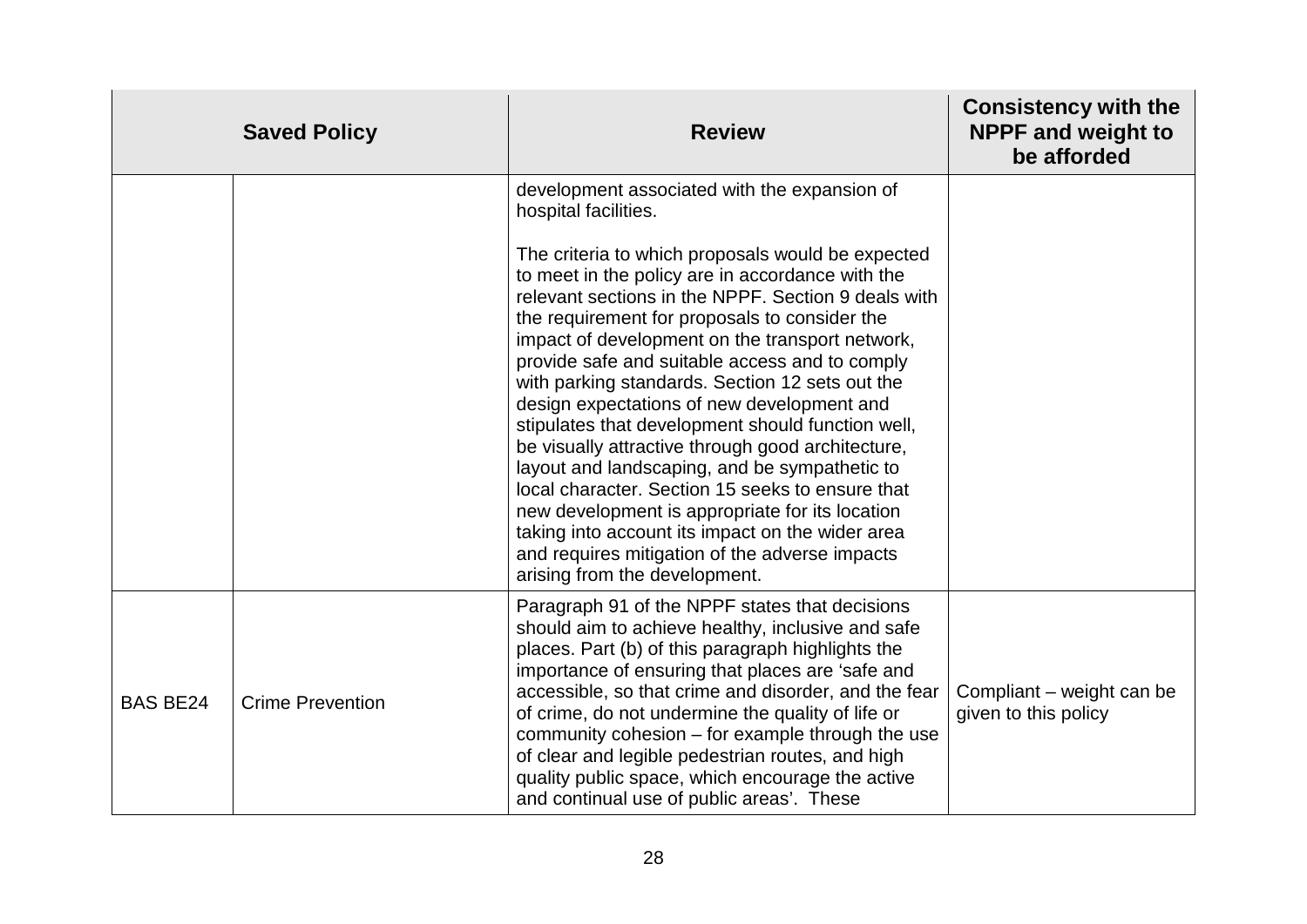| <b>Saved Policy</b> | <b>Review</b>                                                                                             | <b>Consistency with the</b><br><b>NPPF and weight to</b><br>be afforded |
|---------------------|-----------------------------------------------------------------------------------------------------------|-------------------------------------------------------------------------|
|                     | objectives are repeated in paragraph 127(f) and<br>are consistent with the purpose of policy BAS<br>BE24. |                                                                         |